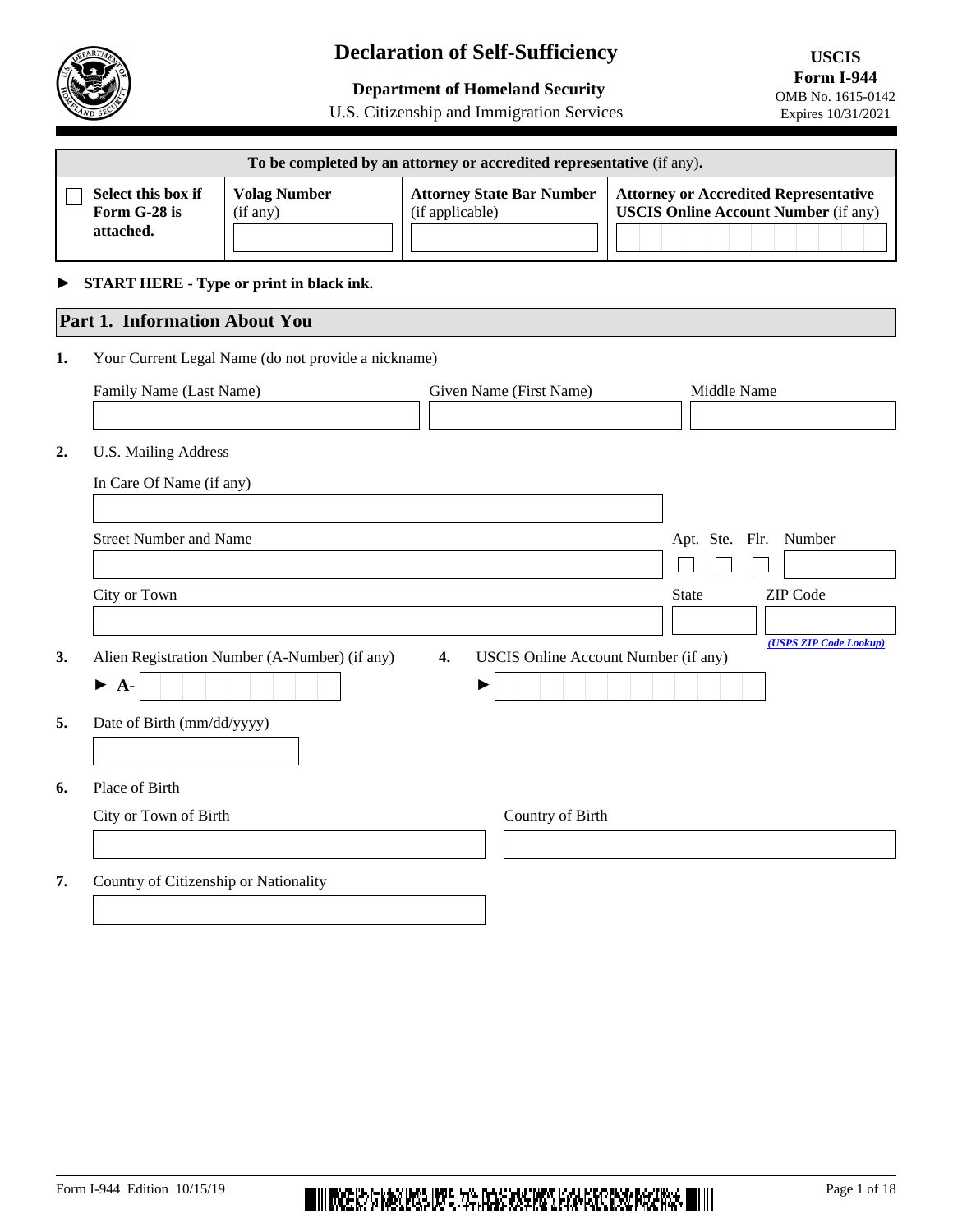#### **Part 2. Family Status (Your Household)**

In this Part, you will be providing information about the individuals in your household. If you need additional space to complete any Item Number in this Part, use the space provided in **Part 9. Additional Information**. Please see the Instructions for who is included in your household. If not already provided with your Form I-485, provide evidence of your relationship to each individual (such as a birth certificate or marriage certificate). If you do not have evidence of a relationship to one or more members of the household, please submit a signed statement from such household member(s) or his or her legal guardian, if applicable.

**1.** Below, list yourself and all the individuals who are part of your household.

| А.        | Family Name (Last Name)                                 | Given Name (First Name)                                                                  | Middle Name                                   |
|-----------|---------------------------------------------------------|------------------------------------------------------------------------------------------|-----------------------------------------------|
|           | Date of Birth (mm/dd/yyyy)                              | Relationship to you<br>$\blacktriangleright$ A-                                          | Alien Registration Number (A-Number) (if any) |
|           | Does this individual live with you?                     |                                                                                          | Yes<br>No                                     |
|           | individual already filed an application?                | Is this individual filing an application for an immigration benefit with you or has this | Yes<br>No                                     |
| <b>B.</b> | Family Name (Last Name)                                 | Given Name (First Name)                                                                  | Middle Name                                   |
|           | Date of Birth (mm/dd/yyyy)                              | Relationship to you<br>$A-$                                                              | Alien Registration Number (A-Number) (if any) |
|           | Does this individual live with you?                     |                                                                                          | Yes<br>No                                     |
|           | individual already filed an application?                | Is this individual filing an application for an immigration benefit with you or has this | Yes<br>No                                     |
| C.        | Family Name (Last Name)                                 | Given Name (First Name)                                                                  | Middle Name                                   |
|           | Date of Birth (mm/dd/yyyy)                              | Relationship to you<br>$A-$                                                              | Alien Registration Number (A-Number) (if any) |
|           | Does this individual live with you?                     |                                                                                          | Yes<br>N <sub>0</sub>                         |
|           | individual already filed an application?                | Is this individual filing an application for an immigration benefit with you or has this | Yes<br>N <sub>0</sub>                         |
| D.        | Family Name (Last Name)                                 | Given Name (First Name)                                                                  | Middle Name                                   |
|           | Date of Birth (mm/dd/yyyy)                              | Relationship to you<br>$A-$                                                              | Alien Registration Number (A-Number) (if any) |
|           | Does this individual live with you?                     |                                                                                          | Yes<br>No                                     |
|           | individual already filed an application?                | Is this individual filing an application for an immigration benefit with you or has this | Yes<br>No                                     |
| Е.        | Total number of household members (including yourself): |                                                                                          |                                               |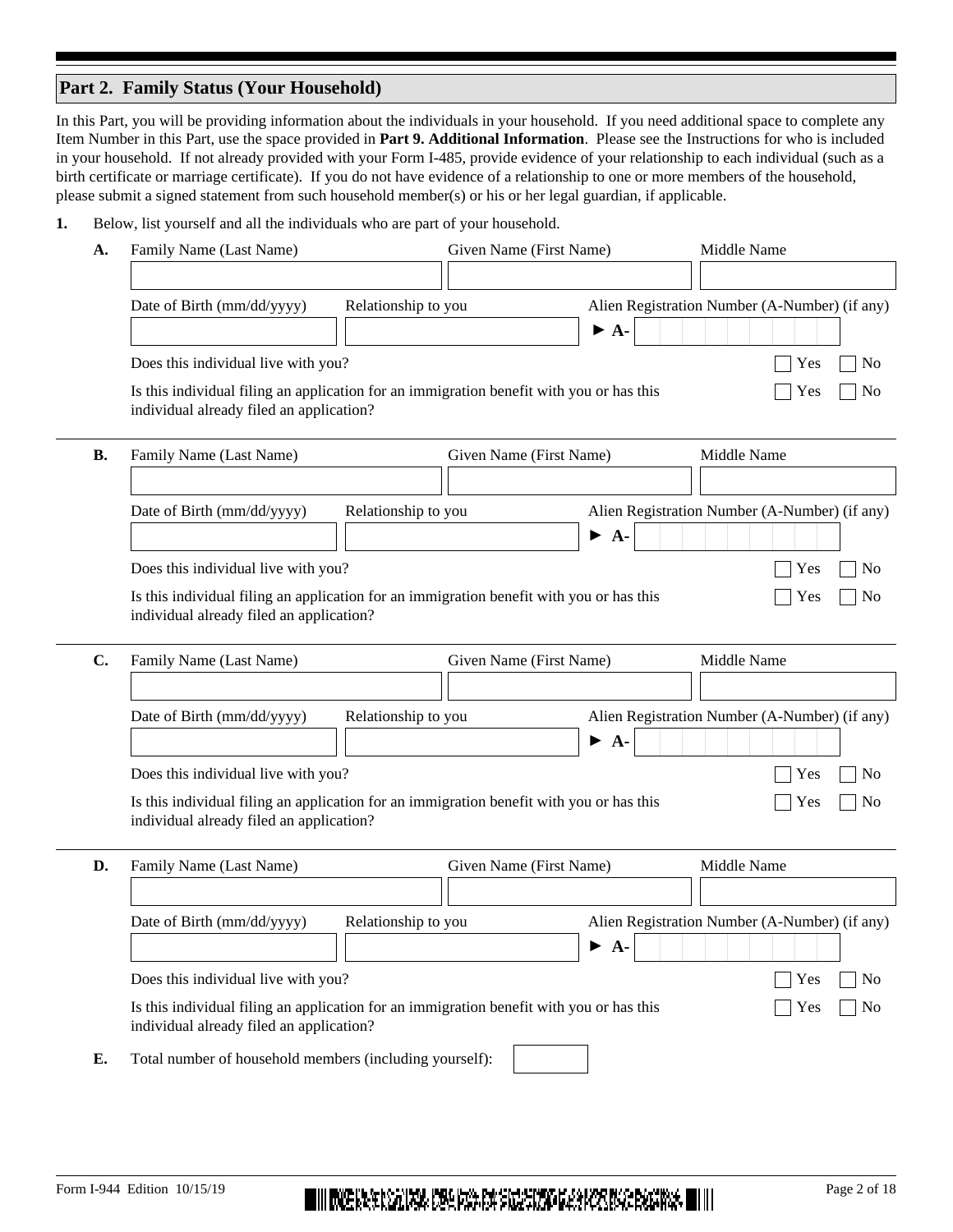In this Part, you will be providing information about your assets, resources, and financial status, as well as the assets, resources, and financial status of all other household members. If you need additional space to complete any Item Number in this Part, use the space provided in **Part 9. Additional Information**.

#### *Household Income*

- **1.** List your and your household members', listed in **Part 2.**, total income from the most recent federal income tax returns, if any. See the Instructions for additional information.
	- **A.** Name (self or household member)

| Family Name (Last Name)                                                                                       | Given Name (First Name)                                                                                           | Middle Name           |  |  |  |  |
|---------------------------------------------------------------------------------------------------------------|-------------------------------------------------------------------------------------------------------------------|-----------------------|--|--|--|--|
|                                                                                                               |                                                                                                                   |                       |  |  |  |  |
| Did you or your household member(s), whose income is being included, file a federal tax return?               |                                                                                                                   | Yes<br>No             |  |  |  |  |
| If you and your household members did not file, select the reason for not filing, and provide an explanation. |                                                                                                                   |                       |  |  |  |  |
| Plan to file the tax return before the due date for this year.                                                |                                                                                                                   |                       |  |  |  |  |
| Not required to file a tax return. (Provide an explanation.)                                                  |                                                                                                                   |                       |  |  |  |  |
| Filed for an extension.                                                                                       |                                                                                                                   |                       |  |  |  |  |
| Not going to file. (Provide an explanation.)                                                                  |                                                                                                                   |                       |  |  |  |  |
| Other                                                                                                         |                                                                                                                   |                       |  |  |  |  |
| Federal Tax Year                                                                                              | Total income from tax return or Item 1 on W-2 "Wages, tips,<br>other compensation" (U.S. dollars) (if applicable) | \$                    |  |  |  |  |
| <b>Explanation for Not Filing:</b>                                                                            |                                                                                                                   |                       |  |  |  |  |
|                                                                                                               |                                                                                                                   |                       |  |  |  |  |
|                                                                                                               |                                                                                                                   |                       |  |  |  |  |
|                                                                                                               |                                                                                                                   |                       |  |  |  |  |
| Name (self or household member)                                                                               |                                                                                                                   |                       |  |  |  |  |
| Family Name (Last Name)                                                                                       | Given Name (First Name)                                                                                           | Middle Name           |  |  |  |  |
|                                                                                                               |                                                                                                                   |                       |  |  |  |  |
| Did you or your household member, whose income is being included, file a Federal Tax Return?                  |                                                                                                                   | N <sub>o</sub><br>Yes |  |  |  |  |
| If you and your household members did not file, select the reason for not filing, and provide an explanation. |                                                                                                                   |                       |  |  |  |  |
| Plan to file the tax return before the due date for this year.                                                |                                                                                                                   |                       |  |  |  |  |
| Not required to file a tax return. (Provide an explanation.)                                                  |                                                                                                                   |                       |  |  |  |  |
| Filed for an extension.                                                                                       |                                                                                                                   |                       |  |  |  |  |
| Not going to file. (Provide an explanation.)                                                                  |                                                                                                                   |                       |  |  |  |  |
| Other                                                                                                         |                                                                                                                   |                       |  |  |  |  |
| Federal Tax Year                                                                                              | Total income from tax return or Item 1 on W-2 "Wages, tips,<br>other compensation" (U.S. dollars) (if applicable) | \$                    |  |  |  |  |
| <b>Explanation for Not Filing:</b>                                                                            |                                                                                                                   |                       |  |  |  |  |

**B.**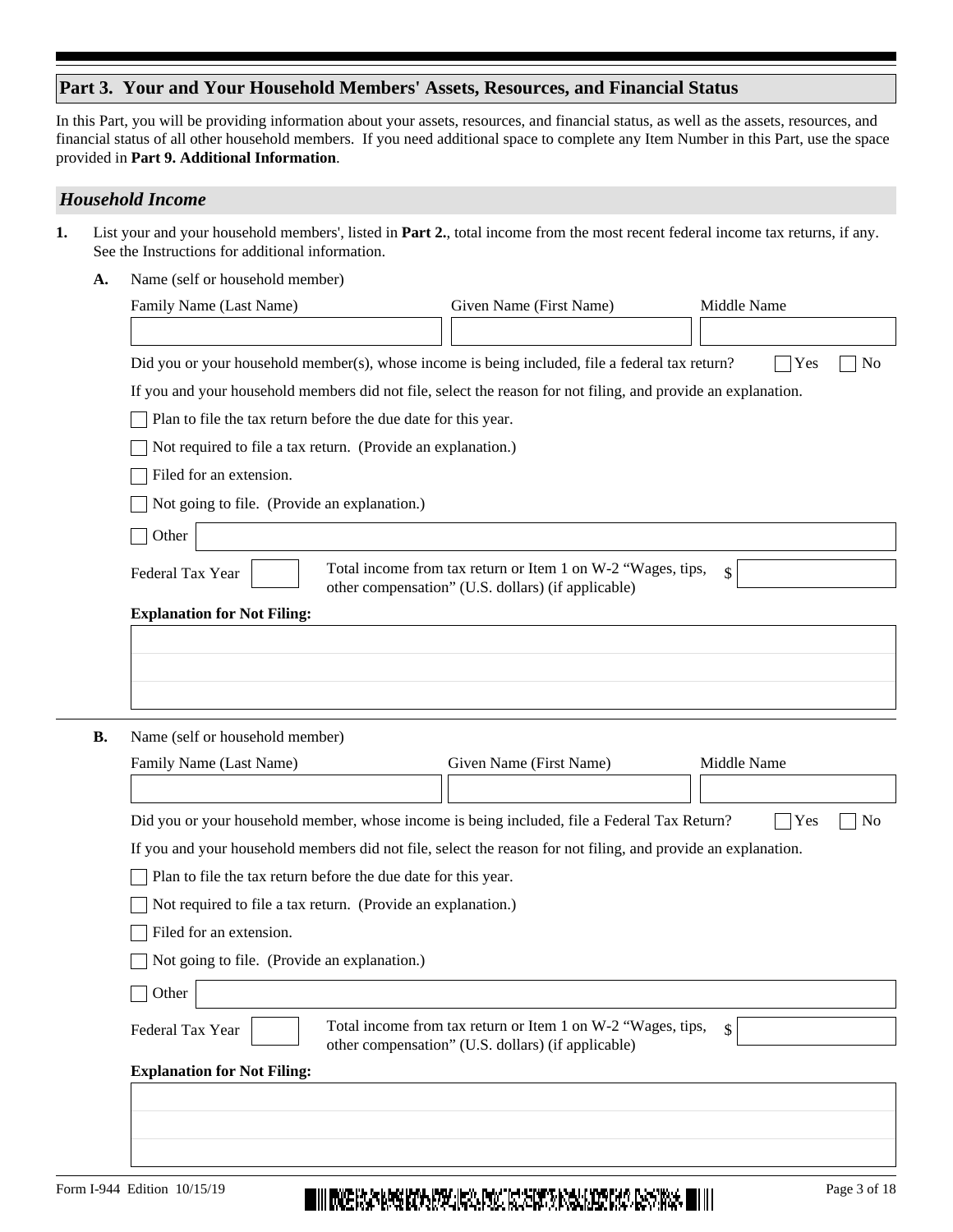|    | C. | Name (self or household member)                                                                                                                                                                                                                                     |                                                                                                                   |             |                               |                |  |  |  |
|----|----|---------------------------------------------------------------------------------------------------------------------------------------------------------------------------------------------------------------------------------------------------------------------|-------------------------------------------------------------------------------------------------------------------|-------------|-------------------------------|----------------|--|--|--|
|    |    | Family Name (Last Name)                                                                                                                                                                                                                                             | Given Name (First Name)                                                                                           | Middle Name |                               |                |  |  |  |
|    |    |                                                                                                                                                                                                                                                                     |                                                                                                                   |             |                               |                |  |  |  |
|    |    | Did you or your household member, whose income is being included, file a Federal Tax Return?                                                                                                                                                                        |                                                                                                                   |             | Yes                           | N <sub>o</sub> |  |  |  |
|    |    | If you and your household members did not file, select the reason for not filing, and provide an explanation.                                                                                                                                                       |                                                                                                                   |             |                               |                |  |  |  |
|    |    | Plan to file the tax return before the due date for this year.                                                                                                                                                                                                      |                                                                                                                   |             |                               |                |  |  |  |
|    |    | Not required to file a tax return. (Provide an explanation.)                                                                                                                                                                                                        |                                                                                                                   |             |                               |                |  |  |  |
|    |    | Filed for an extension.                                                                                                                                                                                                                                             |                                                                                                                   |             |                               |                |  |  |  |
|    |    | Not going to file. (Provide an explanation.)                                                                                                                                                                                                                        |                                                                                                                   |             |                               |                |  |  |  |
|    |    | Other                                                                                                                                                                                                                                                               |                                                                                                                   |             |                               |                |  |  |  |
|    |    | Federal Tax Year                                                                                                                                                                                                                                                    | Total income from tax return or Item 1 on W-2 "Wages, tips,<br>other compensation" (U.S. dollars) (if applicable) | \$          |                               |                |  |  |  |
|    |    | <b>Explanation for Not Filing:</b>                                                                                                                                                                                                                                  |                                                                                                                   |             |                               |                |  |  |  |
|    |    |                                                                                                                                                                                                                                                                     |                                                                                                                   |             |                               |                |  |  |  |
|    |    |                                                                                                                                                                                                                                                                     |                                                                                                                   |             |                               |                |  |  |  |
|    |    |                                                                                                                                                                                                                                                                     |                                                                                                                   |             |                               |                |  |  |  |
| 2. |    | Does any of the income from your or your household members' federal tax return(s) come from an                                                                                                                                                                      |                                                                                                                   |             | Yes                           | No             |  |  |  |
|    |    | illegal activity or source (such as proceeds from illegal gambling or illegal drug sales)?                                                                                                                                                                          |                                                                                                                   |             |                               |                |  |  |  |
| 3. |    | If you answered "Yes" to Item Number 2., what amount of income from your or your household<br>members' federal tax returns is from an illegal activity?                                                                                                             |                                                                                                                   | \$          |                               |                |  |  |  |
| 4. |    | Does any of the income from your or your household members' federal tax return(s) come from                                                                                                                                                                         |                                                                                                                   |             | Yes                           | No             |  |  |  |
|    |    | public benefits as listed in the Instructions?                                                                                                                                                                                                                      |                                                                                                                   |             |                               |                |  |  |  |
| 5. |    | If you answered "Yes" to Item Number 4., what amount of income from your or your household                                                                                                                                                                          |                                                                                                                   | \$          |                               |                |  |  |  |
|    |    | members' federal tax returns is from public benefits as listed in the Instructions?                                                                                                                                                                                 |                                                                                                                   |             |                               |                |  |  |  |
| 6. |    | If you or your household members received additional income on a continuing weekly, monthly, or annual basis during the most<br>recent tax year, and the income is <b>NOT</b> listed on the tax return, provide the amount of additional income (for example, child |                                                                                                                   |             |                               |                |  |  |  |
|    |    | support). Attach evidence of the additional income. In addition, if you are a child, list any additional income or support                                                                                                                                          |                                                                                                                   |             |                               |                |  |  |  |
|    |    | available from your parent(s), legal guardian, or other individual providing at least 50 percent of your financial support that is<br>not listed in their tax return.                                                                                               |                                                                                                                   |             |                               |                |  |  |  |
|    | A. | Name of recipient (You or your household member's name):                                                                                                                                                                                                            |                                                                                                                   |             |                               |                |  |  |  |
|    |    | Family Name (Last Name)                                                                                                                                                                                                                                             | Given Name (First Name)                                                                                           | Middle Name |                               |                |  |  |  |
|    |    |                                                                                                                                                                                                                                                                     |                                                                                                                   |             |                               |                |  |  |  |
|    |    | Type of Additional Income                                                                                                                                                                                                                                           |                                                                                                                   |             | <b>Annual Amount Received</b> |                |  |  |  |
|    |    |                                                                                                                                                                                                                                                                     |                                                                                                                   | \$          |                               |                |  |  |  |
|    |    | Will you or your household member continue to receive this income in the future?                                                                                                                                                                                    |                                                                                                                   |             | Yes                           | N <sub>o</sub> |  |  |  |
|    |    | When do you anticipate you or your household                                                                                                                                                                                                                        | Total annual amount of additional                                                                                 |             |                               |                |  |  |  |
|    |    | member will stop receiving this additional income?                                                                                                                                                                                                                  | income received (at the time of filing)                                                                           |             |                               |                |  |  |  |
|    |    | (mm/dd/yyyy)                                                                                                                                                                                                                                                        | \$                                                                                                                |             |                               |                |  |  |  |

**2.**

**3.**

**5.**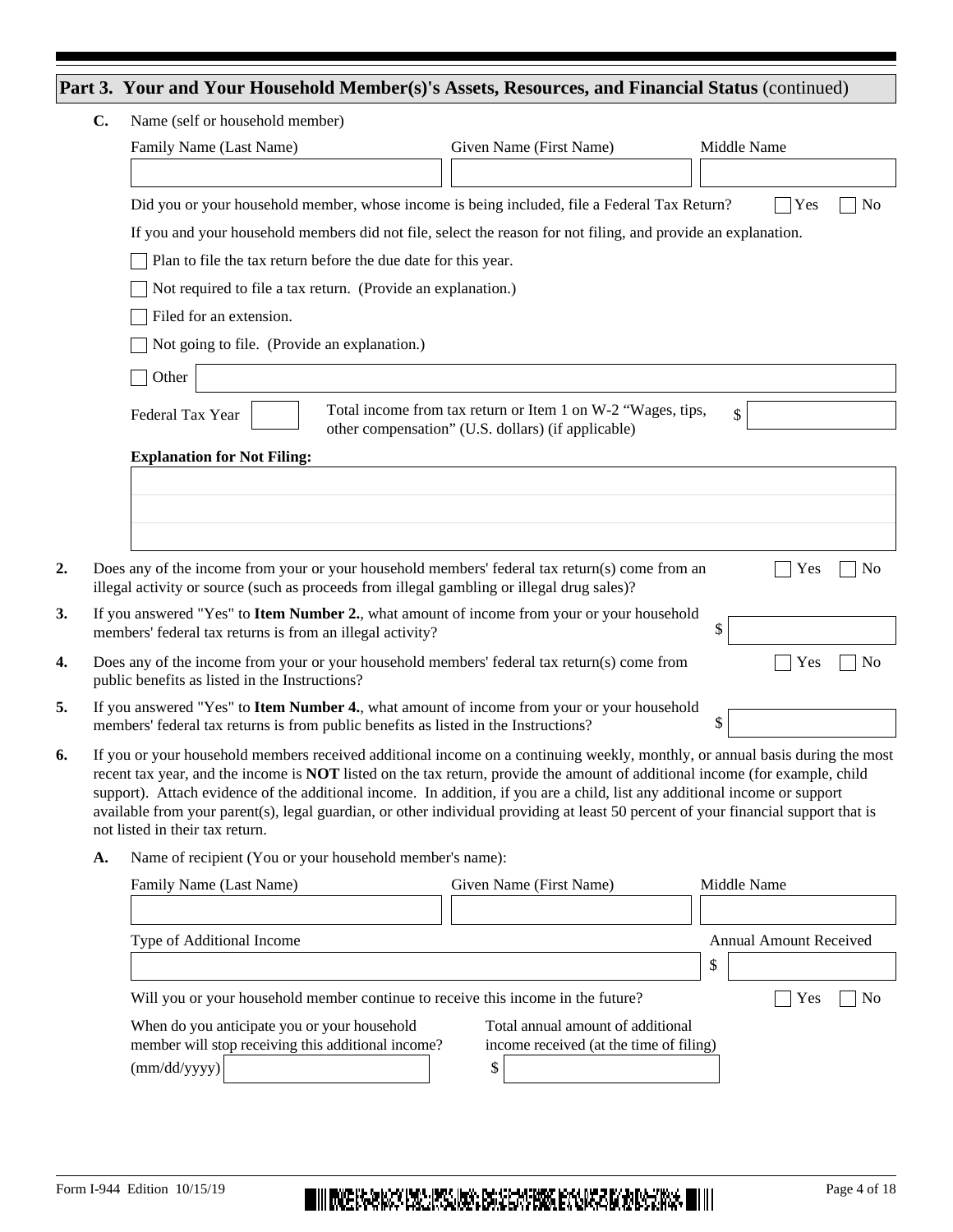|    | <b>B.</b> | Name of recipient (You or your household member's name)                                                                                            |                                                                                    |                               |
|----|-----------|----------------------------------------------------------------------------------------------------------------------------------------------------|------------------------------------------------------------------------------------|-------------------------------|
|    |           | Family Name (Last Name)                                                                                                                            | Given Name (First Name)                                                            | Middle Name                   |
|    |           |                                                                                                                                                    |                                                                                    |                               |
|    |           | Type of Additional Income                                                                                                                          |                                                                                    | <b>Annual Amount Received</b> |
|    |           |                                                                                                                                                    |                                                                                    | \$                            |
|    |           | Will you or your household member continue to receive this income in the future?                                                                   |                                                                                    | Yes<br>No                     |
|    |           | If you answered "No," when will you or your household<br>member stop receiving this additional income?<br>(mm/dd/yyyy)                             | Total annual amount of additional<br>income received (at the time of filing)<br>\$ |                               |
|    | C.        | Name of recipient (You or your household member's name):                                                                                           |                                                                                    |                               |
|    |           | Family Name (Last Name)                                                                                                                            | Given Name (First Name)                                                            | Middle Name                   |
|    |           |                                                                                                                                                    |                                                                                    |                               |
|    |           | Type of Additional Income                                                                                                                          |                                                                                    | <b>Annual Amount Received</b> |
|    |           |                                                                                                                                                    |                                                                                    | \$                            |
|    |           | Will you or your household member continue to receive this income in the future?                                                                   |                                                                                    | Yes<br>No                     |
|    |           | If you answered "No," when will you or your household<br>member stop receiving this additional income?<br>(mm/dd/yyyy)                             | Total annual amount of additional income<br>received (at the time of filing)<br>\$ |                               |
|    | D.        | Name of recipient (You or your household member's name):                                                                                           |                                                                                    |                               |
|    |           | Family Name (Last Name)                                                                                                                            | Given Name (First Name)                                                            | Middle Name                   |
|    |           |                                                                                                                                                    |                                                                                    |                               |
|    |           | Type of Additional Income                                                                                                                          |                                                                                    | <b>Annual Amount Received</b> |
|    |           |                                                                                                                                                    |                                                                                    | \$                            |
|    |           | Will you or your household member continue to receive this income in the future?                                                                   |                                                                                    | No<br>Yes                     |
|    |           | If you answered "No," when will you or your household                                                                                              | Total annual amount of additional income                                           |                               |
|    |           | member stop receiving this additional income?                                                                                                      | received (at the time of filing)                                                   |                               |
|    |           | (mm/dd/yyyy)                                                                                                                                       | \$                                                                                 |                               |
| 7. |           | Is any of the additional income listed above from an illegal activity or source? (such as proceeds<br>from illegal gambling or illegal drug sales) |                                                                                    | Yes<br>N <sub>o</sub>         |
| 8. |           | If you answered "Yes" to Item Number 7., what amount of additional annual income listed above is from an illegal activity?                         |                                                                                    |                               |
|    |           |                                                                                                                                                    |                                                                                    | \$                            |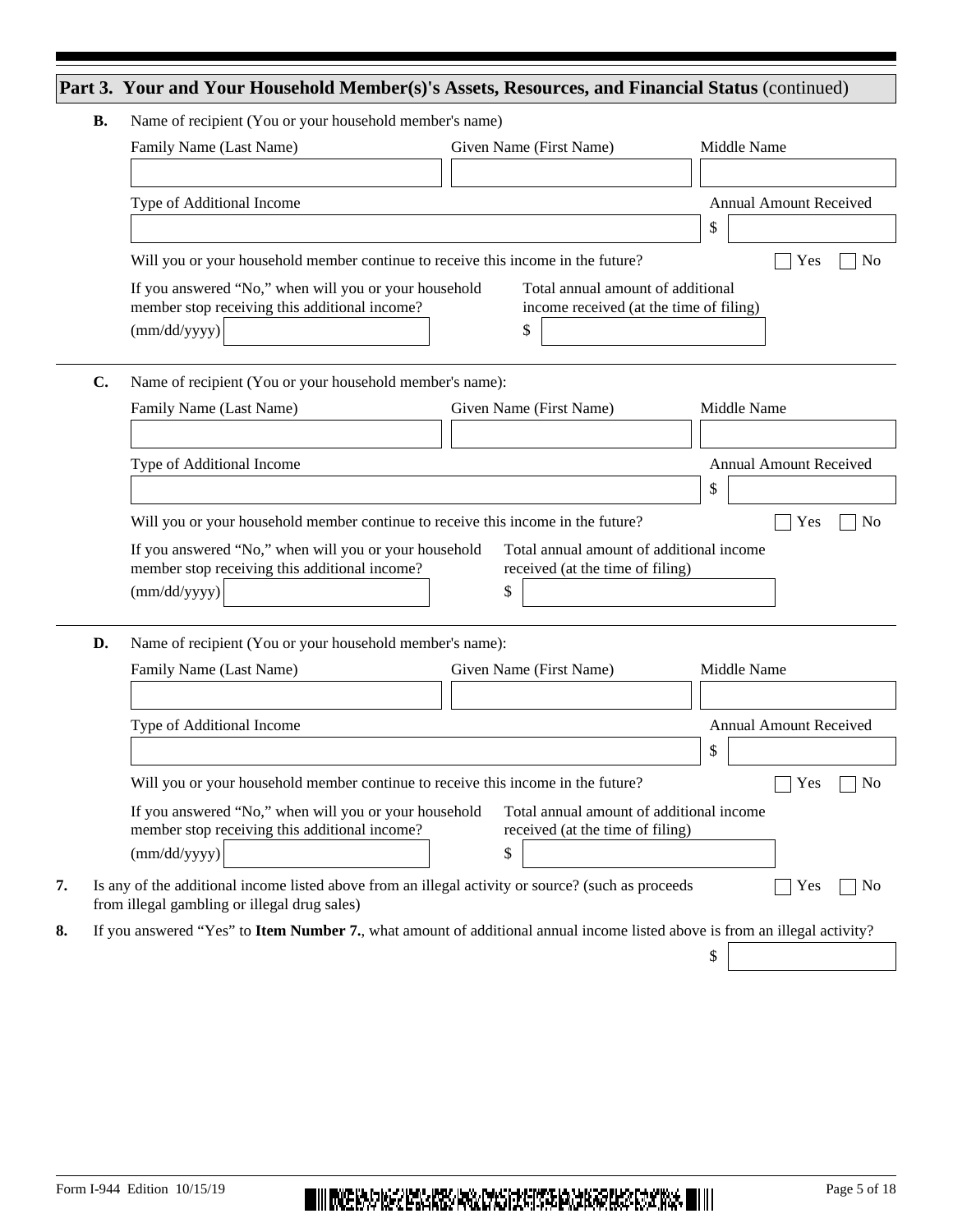#### *Your Household's Assets and Resources*

For more information on what are considered assets and how you can demonstrate their value, please see the Form I-944 Instructions.

Provide the amount of assets and resources available to you and your household members in the table below. Attach evidence as provided in the Instructions. **9.**

If you are a child, provide any assets available from your parent(s), legal guardian, or other individual providing at least 50 percent of your financial support.

| <b>Name of Asset Holder</b><br>(you or your household member) | <b>Type of Asset</b><br>(cash value) | <b>Amount</b><br>(U.S. dollars) |
|---------------------------------------------------------------|--------------------------------------|---------------------------------|
|                                                               |                                      |                                 |
|                                                               |                                      |                                 |
|                                                               |                                      |                                 |
|                                                               |                                      |                                 |
|                                                               | $\overline{\phantom{0}}$             |                                 |
|                                                               | $\blacksquare$                       |                                 |
|                                                               |                                      |                                 |
|                                                               | Current Cash Value (U.S. dollars) \$ |                                 |
|                                                               | <b>TOTAL</b> (U.S. dollars) \$       |                                 |

#### *Liabilities/Debts*

**10.** Provide a list of your liabilities and/or debts in the table below. Attach evidence showing these liabilities or debts.

| <b>Type of Liability or Debt</b> | <b>Amount</b><br>(U.S. dollars) |
|----------------------------------|---------------------------------|
| Mortgages                        | \$                              |
| Car Loans                        | \$                              |
| <b>Credit Card Debt</b>          | \$                              |
| <b>Education Related Loans</b>   | \$                              |
| <b>Tax Debts</b>                 | \$                              |
| Liens                            | \$                              |
| Personal Loans                   | \$                              |
| Other                            | \$                              |
| <b>TOTAL</b> (U.S. dollars) \$   |                                 |

#### *Credit Report and Score*

Provide the information about your credit history. Provide documentation as provided in the Instructions.

**11.** Do you have a U.S. credit report?

Yes. Provide a U.S. credit report generated within the last 12 months prior to the date of filing.

No. Provide a credit agency report that demonstrates that you do not have a credit record or score.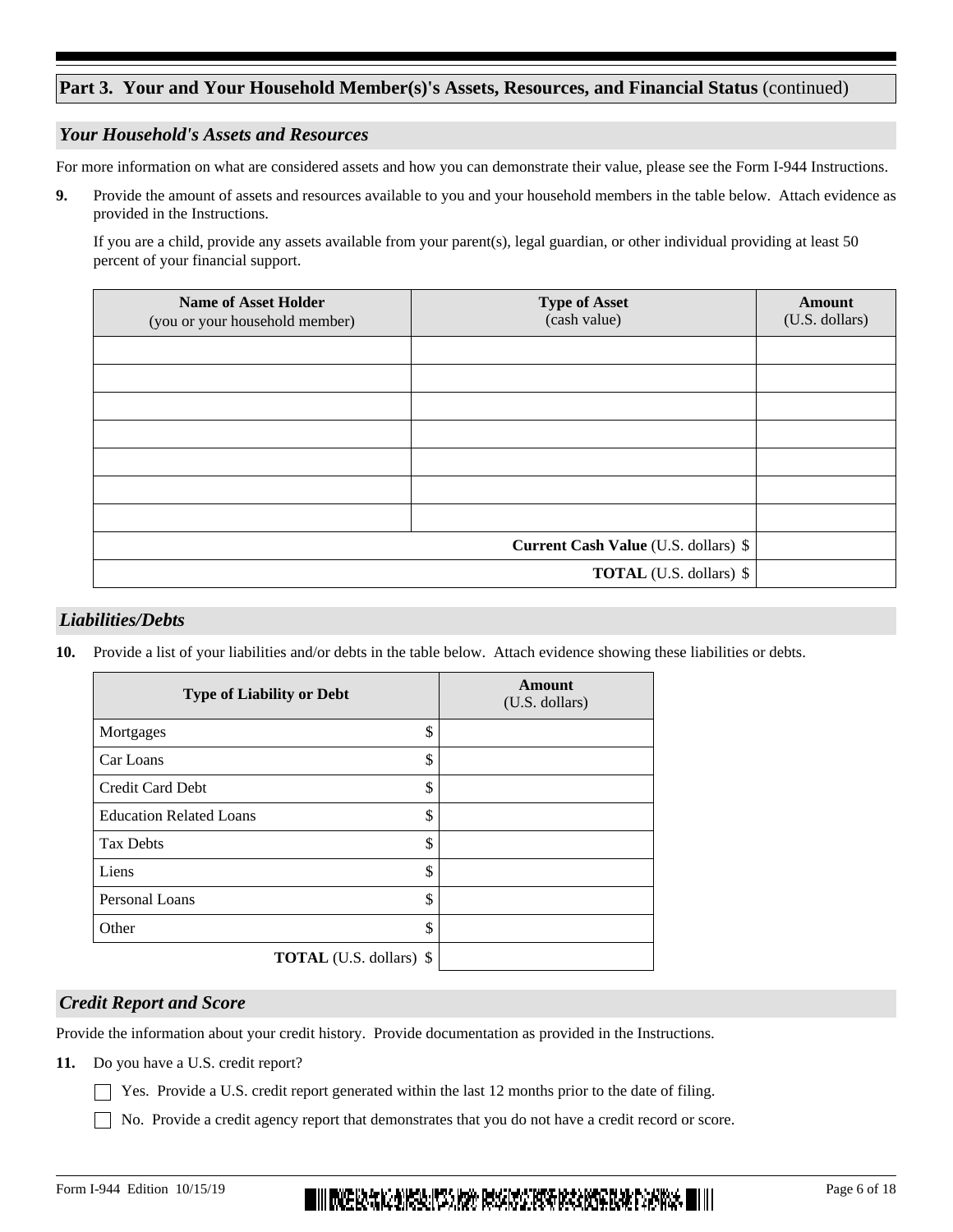# If you answered "Yes," enter a credit score within the last 12 months and attach the credit score document. **12.** Do you have a U.S. credit score?  $\Box$  Yes  $\Box$  No If you have negative credit history or a low credit score in the United States reflected on your credit report, provide an explanation. For guidance on what constitutes negative credit history, please see the Instructions. **13. 14.** Have you **EVER** filed for bankruptcy, either in the United States or in a foreign country?  $\Box$  Yes  $\Box$  No Part 3. Your and Your Household Member(s)'s Assets, Resources, and Financial Status (continued)

If you answered "Yes" to **Item Number 14.**, provide the information about each bankruptcy filing in **Item A.** - **C.** and provide evidence of the resolution of each bankruptcy.

|     | А.            | Place of Filing                                                                                                                                                                                    |                                                                                                                      |  |  |  |
|-----|---------------|----------------------------------------------------------------------------------------------------------------------------------------------------------------------------------------------------|----------------------------------------------------------------------------------------------------------------------|--|--|--|
|     |               | City                                                                                                                                                                                               | <b>State or Country</b>                                                                                              |  |  |  |
|     |               |                                                                                                                                                                                                    |                                                                                                                      |  |  |  |
|     |               | Date (mm/dd/yyyy)                                                                                                                                                                                  | Type of Bankruptcy                                                                                                   |  |  |  |
|     |               |                                                                                                                                                                                                    | Chapter 7<br>Chapter 13<br>Chapter 11                                                                                |  |  |  |
|     | <b>B.</b>     | Place of Filing                                                                                                                                                                                    |                                                                                                                      |  |  |  |
|     |               | City                                                                                                                                                                                               | <b>State or Country</b>                                                                                              |  |  |  |
|     |               |                                                                                                                                                                                                    |                                                                                                                      |  |  |  |
|     |               | Date (mm/dd/yyyy)                                                                                                                                                                                  | Type of Bankruptcy                                                                                                   |  |  |  |
|     |               |                                                                                                                                                                                                    | Chapter 7<br>Chapter 11<br>Chapter 13                                                                                |  |  |  |
|     | C.            | Place of Filing                                                                                                                                                                                    |                                                                                                                      |  |  |  |
|     |               | City                                                                                                                                                                                               | <b>State or Country</b>                                                                                              |  |  |  |
|     |               |                                                                                                                                                                                                    |                                                                                                                      |  |  |  |
|     |               | Date (mm/dd/yyyy)                                                                                                                                                                                  | Type of Bankruptcy                                                                                                   |  |  |  |
|     |               |                                                                                                                                                                                                    | Chapter 7<br>Chapter 11<br>Chapter 13                                                                                |  |  |  |
|     |               | <b>Health Insurance</b>                                                                                                                                                                            |                                                                                                                      |  |  |  |
| 15. |               | Do you currently have health insurance?                                                                                                                                                            | N <sub>0</sub><br>Yes                                                                                                |  |  |  |
|     |               |                                                                                                                                                                                                    | If you answered "Yes" to Item Number 15., attach evidence of health insurance.                                       |  |  |  |
|     |               | If you answered "No" to Item Number 15., proceed to Item D.                                                                                                                                        |                                                                                                                      |  |  |  |
|     | <b>A.</b>     | If you answered "Yes" to Item Number 15., did you receive a Premium Tax Credit or Advanced Premium Tax Credit<br>under the Affordable Care Act, for the health insurance?<br>Yes<br>N <sub>o</sub> |                                                                                                                      |  |  |  |
|     | <b>B.</b>     |                                                                                                                                                                                                    | If you answered "Yes" to Item Number 15., what is your total annual deductible or annual premium?                    |  |  |  |
|     |               |                                                                                                                                                                                                    | \$                                                                                                                   |  |  |  |
|     | $C_{\bullet}$ |                                                                                                                                                                                                    | If you answered "Yes" to Item Number 15., when does your health insurance terminate or date that it must be renewed? |  |  |  |
|     |               | (mm/dd/yyyy)                                                                                                                                                                                       |                                                                                                                      |  |  |  |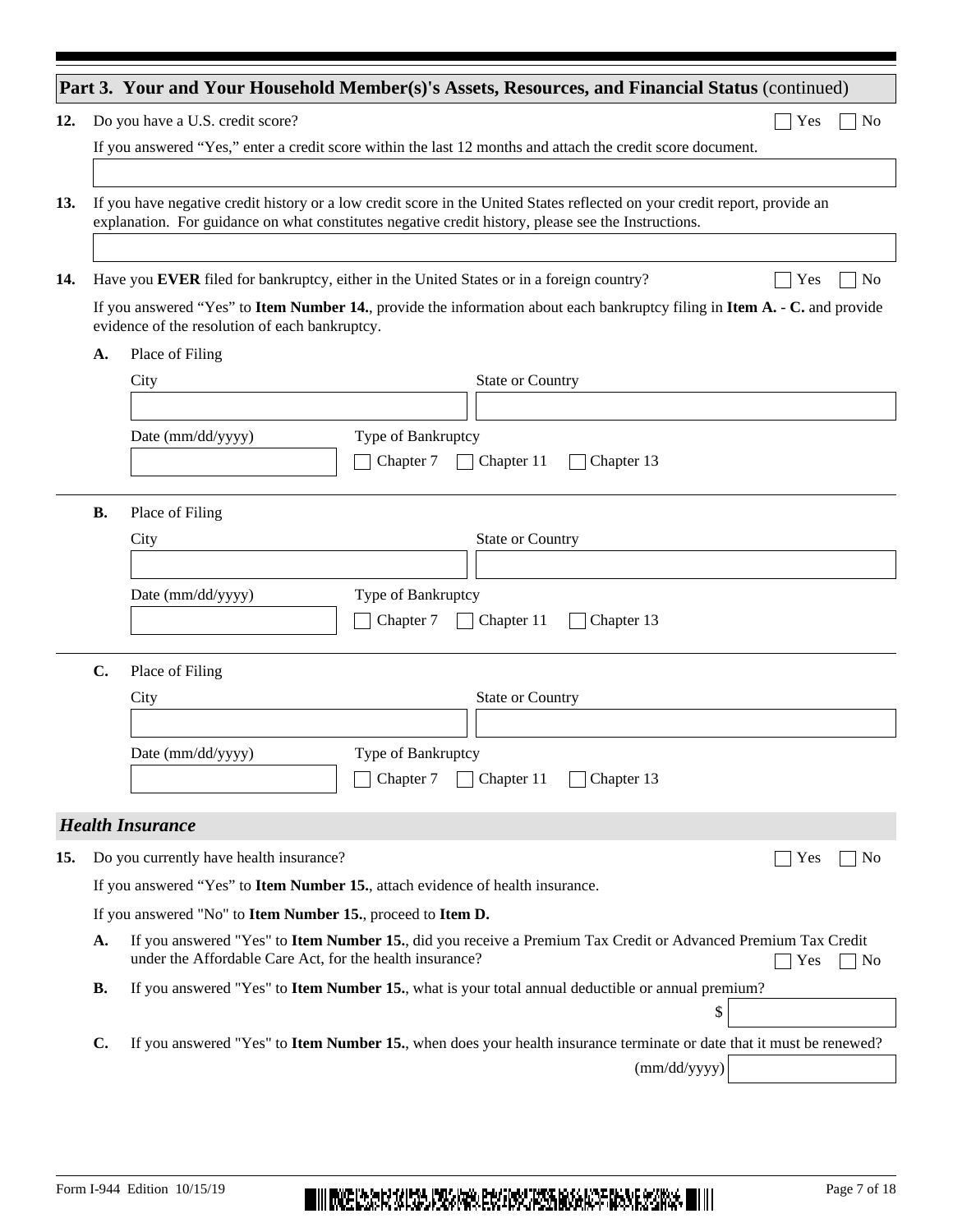**D.** Have you enrolled or will soon enroll in health insurance but your health coverage has not started yet?

 $\Box$  Yes, I am enrolled  $\Box$  I will soon enroll  $\Box$  No

If you answered "Yes," attach a letter or other evidence from the insurance company showing that you have enrolled in or have a future enrollment date for health insurance and when your coverage begins.

If you receive federally-funded Medicaid, please list those benefits in **Items Numbers 15.** and **16.**

If you answered "No" to **Item Number 15.**, you may provide information on how you plan to pay for reasonably anticipated medical costs. If you need extra space to complete this section, use the space provided in **Part 9. Additional Information**.

#### *Public Benefits*

Provide the requested information and submit documentation, as outlined in the Instructions. If you need additional space to complete any **Item Number** in this Part, use the space provided in **Part 9. Additional Information**.

#### Have you **EVER** received, or are currently certified to receive in the future any of the following public benefits? (select **all** that apply). **16.**

 $\parallel \cdot \parallel$  Yes, I have received, or I am currently certified to receive in the future the following benefits:

- Any Federal, State, local or tribal cash assistance for income maintenance
- Supplemental Security Income (SSI)
- Temporary Assistance for Needy Families (TANF)
- General Assistance (GA)
- Supplemental Nutrition Assistance Program (SNAP, formerly called "Food Stamps")
- Section 8 Housing Assistance under the Housing Choice Voucher Program
- Section 8 Project-Based Rental Assistance (including Moderate Rehabilitation)
- Public Housing under the Housing Act of 1937, 42 U.S.C. 1437 et seq.
- Federal-funded Medicaid
- No, I have not received any public benefits.
- $\Box$  No, I am not certified to receive in the future any of the above public benefits.
- 17. Have you disenrolled, withdrawn from, or requested to be disenrolled from the public benefit(s)?

Expected date of disenrollment (mm/dd/yyyy)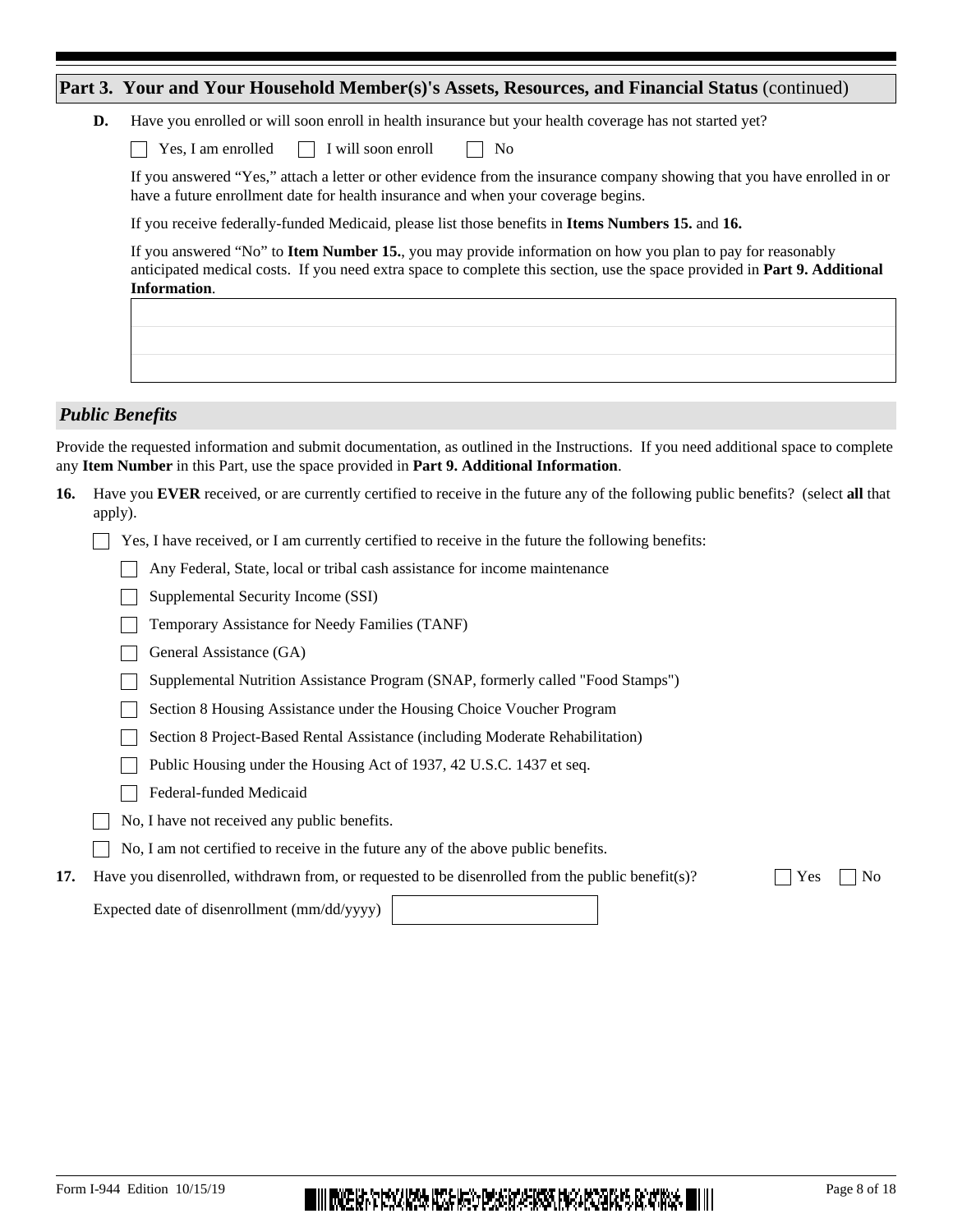**18.** If you selected one or more public benefits in **Item Number 16.**, provide information about the public benefits in the space below. If you need additional space to complete any Item Number in this Part, use the space provided in **Part 9. Additional Information**. If a question does not apply, please enter N/A.

|     | A. | Type of Public Benefit                                                                                                                                                     | Agency that Granted the Public Benefit                                                                                                                                                                                                             |
|-----|----|----------------------------------------------------------------------------------------------------------------------------------------------------------------------------|----------------------------------------------------------------------------------------------------------------------------------------------------------------------------------------------------------------------------------------------------|
|     |    |                                                                                                                                                                            |                                                                                                                                                                                                                                                    |
|     |    | Date You Started Receiving the Benefit or if<br>Certified, Date You Will Start Receiving the<br>Benefit or Date Your Coverage Starts<br>(mm/dd/yyyy)<br>Amount Received \$ | Date Benefit or Coverage<br>Ended or Expires or is<br><b>Expected</b> to Expire<br>(mm/dd/yyyy)                                                                                                                                                    |
|     | В. | Type of Public Benefit                                                                                                                                                     | Agency that Granted the Public Benefit                                                                                                                                                                                                             |
|     |    | Date You Started Receiving the Benefit or if<br>Certified, Date You Will Start Receiving the<br>Benefit or Date Your Coverage Starts<br>(mm/dd/yyyy)<br>Amount Received \$ | Date Benefit or Coverage<br>Ended or Expires or is<br><b>Expected</b> to Expire<br>(mm/dd/yyyy)                                                                                                                                                    |
|     | C. | Type of Public Benefit                                                                                                                                                     | Agency that Granted the Public Benefit                                                                                                                                                                                                             |
|     |    | Date You Started Receiving the Benefit or if<br>Certified, Date You Will Start Receiving the<br>Benefit or Date Your Coverage Starts<br>(mm/dd/yyyy)<br>Amount Received \$ | Date Benefit or Coverage<br>Ended or Expires or is<br><b>Expected</b> to Expire<br>(mm/dd/yyyy)                                                                                                                                                    |
| 19. |    | listed in the Instructions if any of the following apply to you.                                                                                                           | If you answered "Yes" to Item Number 16., do any of the following apply to you? (select all that apply) Provide the evidence                                                                                                                       |
|     |    | Forces.                                                                                                                                                                    | I am enlisted in the U.S. Armed Forces, or am serving in active duty or in the Ready Reserve Component of the U.S. Armed                                                                                                                           |
|     |    | Ready Reserve Component of the U.S. Armed Forces.                                                                                                                          | I am the spouse or the child of an individual who is enlisted in the U.S. Armed Forces, or is serving in active duty or in the                                                                                                                     |
|     |    | in active duty or in the Ready Reserve Component of the U.S. Armed Forces.                                                                                                 | At the time I received the public benefits, I (or my spouse or parent) was enlisted in the U.S. Armed Forces, or was serving                                                                                                                       |
|     |    | ground of inadmissibility and I received the public benefits during that time.                                                                                             | At the time I received the public benefits, I was present in the United States in a status exempt from the public charge                                                                                                                           |
|     |    | ground of inadmissibility.                                                                                                                                                 | At the time I received public benefits, I was present in the United States after being granted a waiver from the public charge                                                                                                                     |
|     |    | eligibility under INA 320.                                                                                                                                                 | I am the child of U.S. citizens whose lawful admission for permanent residence and subsequent residence in the legal and<br>physical custody of my U.S. citizen parent will result in me automatically acquiring U.S. citizenship upon meeting the |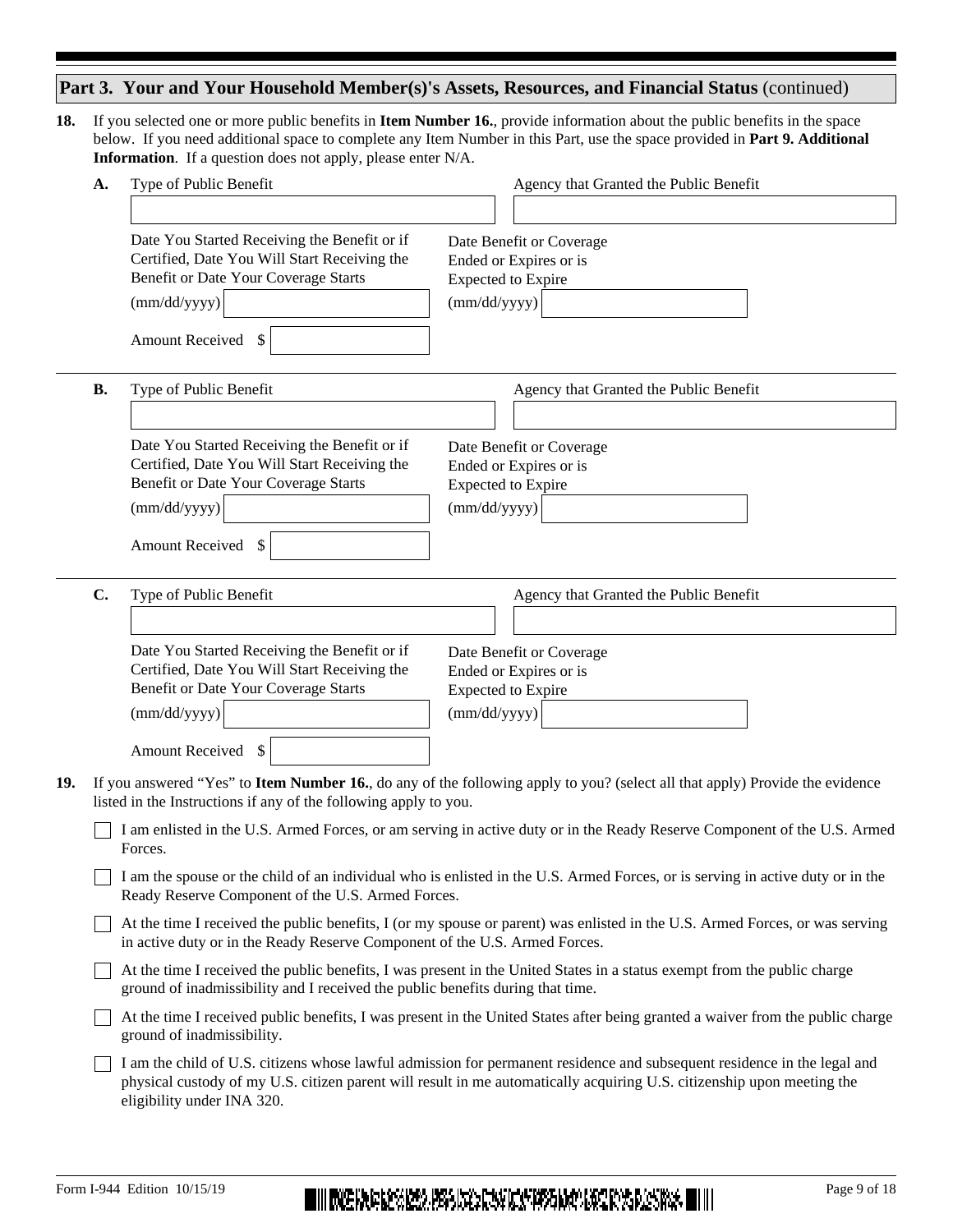|     |                                                                                                                                                                                                                                                                                                                                                                                  | Part 3. Your and Your Household Member(s)'s Assets, Resources, and Financial Status (continued)                         |  |  |  |
|-----|----------------------------------------------------------------------------------------------------------------------------------------------------------------------------------------------------------------------------------------------------------------------------------------------------------------------------------------------------------------------------------|-------------------------------------------------------------------------------------------------------------------------|--|--|--|
|     | I am the child of U.S. citizens whose lawful admission for permanent residence will result automatically in my acquisition<br>of citizenship upon finalization of adoption (and I satisfied the requirements applicable to adopted children under INA<br>$101(b)(1)$ ), in the United States by the U.S. citizen parent(s), upon meeting the eligibility criteria under INA 320. |                                                                                                                         |  |  |  |
|     |                                                                                                                                                                                                                                                                                                                                                                                  | None of the above statements apply to me.                                                                               |  |  |  |
| 20. | Have you received, applied for, or have been certified to receive federally-funded Medicaid in connection with any of<br>following? (select all that apply)                                                                                                                                                                                                                      |                                                                                                                         |  |  |  |
|     |                                                                                                                                                                                                                                                                                                                                                                                  | Submit evidence as outlined in the Instructions.                                                                        |  |  |  |
|     |                                                                                                                                                                                                                                                                                                                                                                                  | An emergency medical condition                                                                                          |  |  |  |
|     |                                                                                                                                                                                                                                                                                                                                                                                  | For a service under the Individuals with Disabilities Education Act (IDEA)                                              |  |  |  |
|     |                                                                                                                                                                                                                                                                                                                                                                                  | Other school-based benefits or services available up to the oldest age eligible for secondary education under State law |  |  |  |
|     |                                                                                                                                                                                                                                                                                                                                                                                  | While you were under the age of 21                                                                                      |  |  |  |
|     |                                                                                                                                                                                                                                                                                                                                                                                  | While you were pregnant or during the 60-day period following the last day of pregnancy                                 |  |  |  |
|     |                                                                                                                                                                                                                                                                                                                                                                                  | None of the above apply to me                                                                                           |  |  |  |
| 21. |                                                                                                                                                                                                                                                                                                                                                                                  | to (mm/dd/yyyy)<br>Provide the applicable dates (mm/dd/yyyy)                                                            |  |  |  |
| 22. |                                                                                                                                                                                                                                                                                                                                                                                  | Have you ever applied for any of the following public benefits and the application is currently pending or was denied?  |  |  |  |
|     |                                                                                                                                                                                                                                                                                                                                                                                  | Yes<br>No                                                                                                               |  |  |  |
| 23. |                                                                                                                                                                                                                                                                                                                                                                                  | If you answered "Yes" to <b>Item Number 22.</b> , provide the following information (select all that apply).            |  |  |  |
|     |                                                                                                                                                                                                                                                                                                                                                                                  | I have a pending application for the following public benefits (select all that apply):                                 |  |  |  |
|     |                                                                                                                                                                                                                                                                                                                                                                                  | Any Federal, State, local or tribal cash assistance for income maintenance                                              |  |  |  |
|     |                                                                                                                                                                                                                                                                                                                                                                                  | Supplemental Security Income (SSI)                                                                                      |  |  |  |
|     |                                                                                                                                                                                                                                                                                                                                                                                  | Temporary Assistance for Needy Families (TANF)                                                                          |  |  |  |
|     |                                                                                                                                                                                                                                                                                                                                                                                  | General Assistance (GA)                                                                                                 |  |  |  |
|     |                                                                                                                                                                                                                                                                                                                                                                                  | Supplemental Nutrition Assistance Program (SNAP, formerly called "Food Stamps")                                         |  |  |  |
|     |                                                                                                                                                                                                                                                                                                                                                                                  | Section 8 Housing Assistance under the Housing Choice Voucher Program                                                   |  |  |  |
|     |                                                                                                                                                                                                                                                                                                                                                                                  | Section 8 Project-Based Rental Assistance (including Moderate Rehabilitation)                                           |  |  |  |
|     |                                                                                                                                                                                                                                                                                                                                                                                  | Public Housing under the Housing Act of 1937, 42 U.S.C. 1437 et seq.                                                    |  |  |  |
|     |                                                                                                                                                                                                                                                                                                                                                                                  | Federally-funded Medicaid                                                                                               |  |  |  |
|     |                                                                                                                                                                                                                                                                                                                                                                                  | I applied for and the application was denied (select all that apply):                                                   |  |  |  |
|     |                                                                                                                                                                                                                                                                                                                                                                                  | Any Federal, State, local or tribal cash assistance for income maintenance                                              |  |  |  |
|     |                                                                                                                                                                                                                                                                                                                                                                                  | Supplemental Security Income (SSI)                                                                                      |  |  |  |
|     |                                                                                                                                                                                                                                                                                                                                                                                  | Temporary Assistance for Needy Families (TANF)                                                                          |  |  |  |
|     |                                                                                                                                                                                                                                                                                                                                                                                  | General Assistance (GA)                                                                                                 |  |  |  |
|     |                                                                                                                                                                                                                                                                                                                                                                                  | Supplemental Nutrition Assistance Program (SNAP, formerly called "Food Stamps")                                         |  |  |  |
|     |                                                                                                                                                                                                                                                                                                                                                                                  | Section 8 Housing Assistance under the Housing Choice Voucher Program                                                   |  |  |  |
|     |                                                                                                                                                                                                                                                                                                                                                                                  | Section 8 Project-Based Rental Assistance (including Moderate Rehabilitation)                                           |  |  |  |
|     |                                                                                                                                                                                                                                                                                                                                                                                  | Public Housing under the Housing Act of 1937, 42 U.S.C. 1437 et seq.                                                    |  |  |  |
|     |                                                                                                                                                                                                                                                                                                                                                                                  |                                                                                                                         |  |  |  |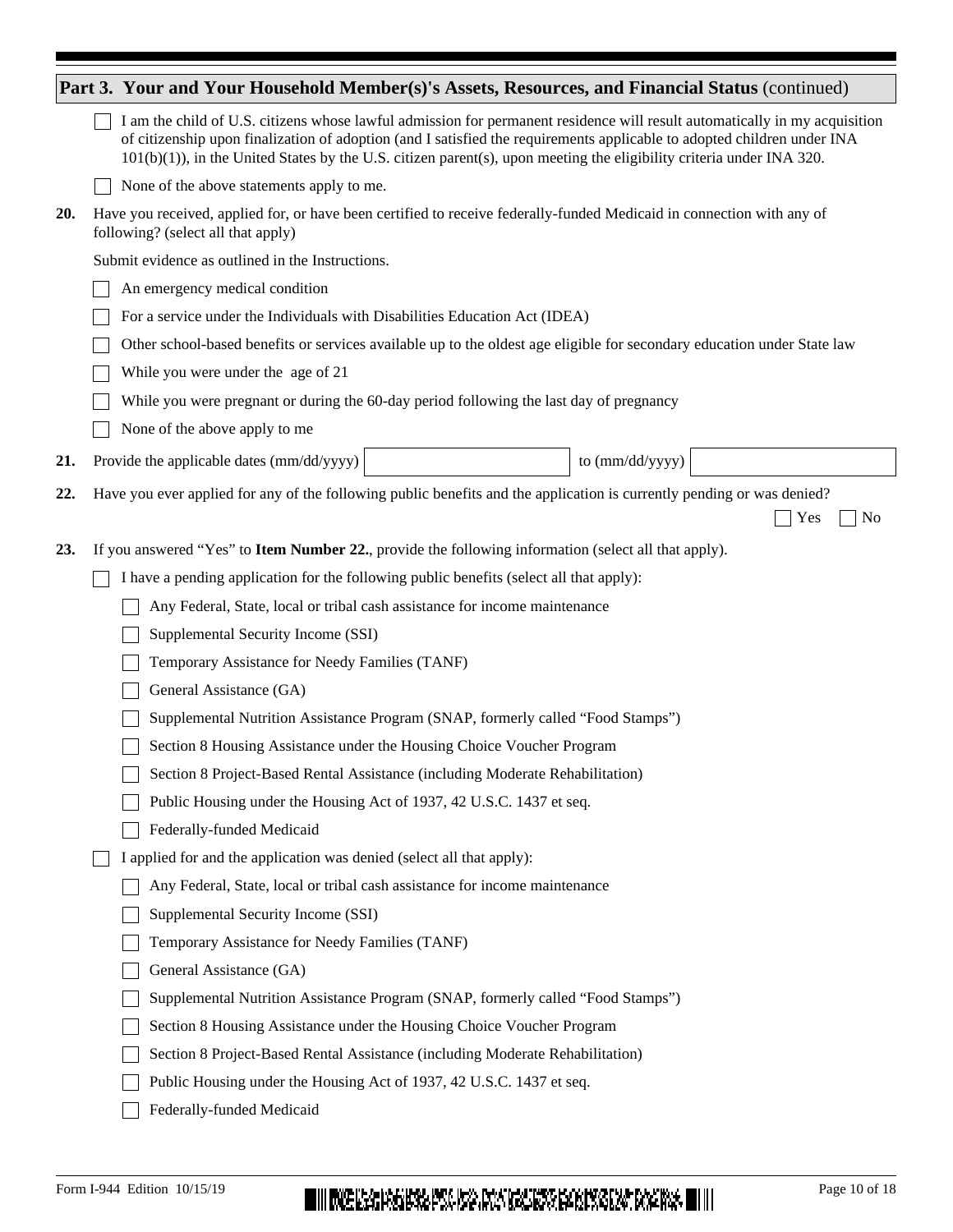|     | Part 3. Your and Your Household Member(s)'s Assets, Resources, and Financial Status (continued) |                                                                                                                                                                                                                                                                           |                           |                         |  |  |
|-----|-------------------------------------------------------------------------------------------------|---------------------------------------------------------------------------------------------------------------------------------------------------------------------------------------------------------------------------------------------------------------------------|---------------------------|-------------------------|--|--|
| 24. |                                                                                                 | Date you applied for any of the above listed public benefits (mm/dd/yyyy)                                                                                                                                                                                                 |                           |                         |  |  |
| 25. | Did you withdraw your application(s) before being certified to receive the public benefit(s)?   |                                                                                                                                                                                                                                                                           |                           | N <sub>0</sub><br>Yes   |  |  |
| 26. |                                                                                                 | Have you applied for or received a fee waiver when applying for an immigration benefit from USCIS?                                                                                                                                                                        |                           | Yes<br>N <sub>0</sub>   |  |  |
|     |                                                                                                 | If you answered "Yes" to Item Number 26., provide the information below. Explain the circumstances that caused you to<br>apply for a fee waiver and if those circumstances have changed in Part 9. Additional Information.                                                |                           |                         |  |  |
|     | А.                                                                                              | Date Fee Waiver Received (If you did not receive the fee waiver, write N/A) (mm/dd/yyyy)                                                                                                                                                                                  |                           |                         |  |  |
|     |                                                                                                 | Type of Immigrant Benefit (Form Number)                                                                                                                                                                                                                                   | Receipt Number            |                         |  |  |
|     |                                                                                                 |                                                                                                                                                                                                                                                                           |                           |                         |  |  |
|     | <b>B.</b>                                                                                       | Date Fee Waiver Received (If you did not receive the fee waiver, write N/A) (mm/dd/yyyy)                                                                                                                                                                                  |                           |                         |  |  |
|     |                                                                                                 | Type of Immigrant Benefit (Form Number)                                                                                                                                                                                                                                   | Receipt Number            |                         |  |  |
|     |                                                                                                 |                                                                                                                                                                                                                                                                           |                           |                         |  |  |
|     | C.                                                                                              | Date Fee Waiver Received (If you did not receive the fee waiver, write N/A) (mm/dd/yyyy)                                                                                                                                                                                  |                           |                         |  |  |
|     |                                                                                                 | Type of Immigrant Benefit (Form Number)                                                                                                                                                                                                                                   | Receipt Number            |                         |  |  |
|     |                                                                                                 |                                                                                                                                                                                                                                                                           |                           |                         |  |  |
|     |                                                                                                 | <b>Part 4. Your Education and Skills</b>                                                                                                                                                                                                                                  |                           |                         |  |  |
|     |                                                                                                 |                                                                                                                                                                                                                                                                           |                           |                         |  |  |
| 1.  |                                                                                                 | Do you have an approved Form I-140 as an alien worker?                                                                                                                                                                                                                    |                           | N <sub>o</sub><br>Yes   |  |  |
|     |                                                                                                 | If you answered "Yes" to <b>Item Number 1.</b> , provide the receipt number and skip to Part 5.<br>Receipt Number                                                                                                                                                         |                           |                         |  |  |
|     | ▶                                                                                               |                                                                                                                                                                                                                                                                           |                           |                         |  |  |
|     |                                                                                                 | If you answered "No," proceed to Item Number 2.                                                                                                                                                                                                                           |                           |                         |  |  |
|     |                                                                                                 | Provide information about your education, occupational skills, and other related information. If you need additional space to complete<br>any Item Number in this Part, use the space provided in Part 9. Additional Information.                                         |                           |                         |  |  |
| 2.  |                                                                                                 | Have you graduated high school or earned a high school equivalent diploma?                                                                                                                                                                                                |                           | Yes<br>No               |  |  |
| 3.  |                                                                                                 | List your educational history below. Include all degrees attained (high school diploma, college degrees or equivalent, etc.). If<br>you answered "No" to Item Number 2., then list the highest grade completed. Provide documentation as provided in the<br>Instructions. |                           |                         |  |  |
|     | A.                                                                                              | Program/School Name                                                                                                                                                                                                                                                       | Degree/Certificate        |                         |  |  |
|     |                                                                                                 |                                                                                                                                                                                                                                                                           |                           |                         |  |  |
|     |                                                                                                 | Field of Study (if applicable)                                                                                                                                                                                                                                            | Date Started (mm/dd/yyyy) | Date Ended (mm/dd/yyyy) |  |  |
|     |                                                                                                 |                                                                                                                                                                                                                                                                           |                           |                         |  |  |
|     |                                                                                                 | Credit Hours/Hours of Study Completed (if no degree or certificate completed)                                                                                                                                                                                             |                           |                         |  |  |
|     |                                                                                                 |                                                                                                                                                                                                                                                                           |                           |                         |  |  |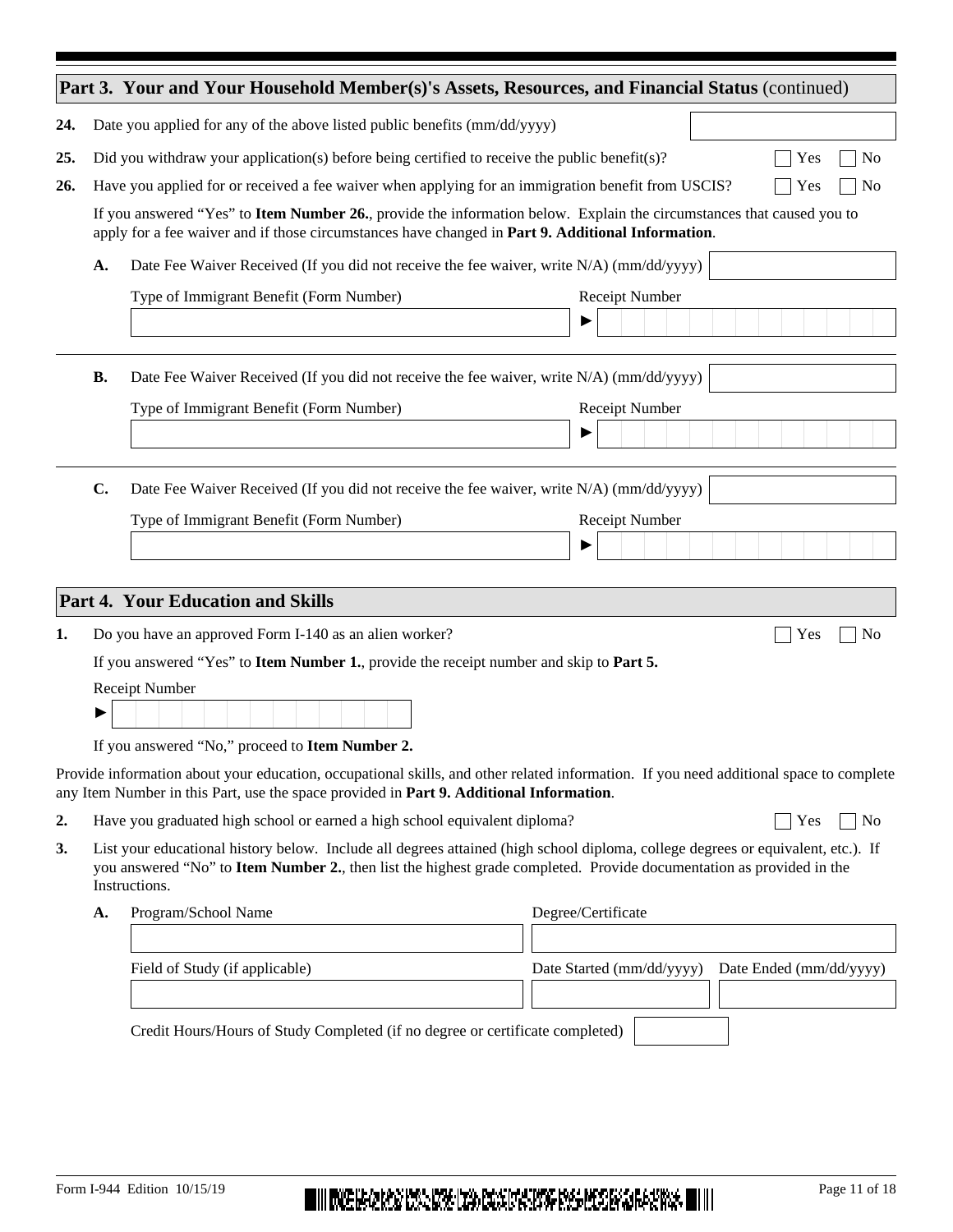|    |                                                               | Part 4. Your Education and Skills (continued)                                                                                                                                  |  |                           |                                                   |  |
|----|---------------------------------------------------------------|--------------------------------------------------------------------------------------------------------------------------------------------------------------------------------|--|---------------------------|---------------------------------------------------|--|
|    | <b>B.</b>                                                     | Program/School Name                                                                                                                                                            |  | Degree/Certificate        |                                                   |  |
|    |                                                               |                                                                                                                                                                                |  |                           |                                                   |  |
|    |                                                               | Field of Study (if applicable)                                                                                                                                                 |  |                           | Date Started (mm/dd/yyyy) Date Ended (mm/dd/yyyy) |  |
|    |                                                               |                                                                                                                                                                                |  |                           |                                                   |  |
|    |                                                               | Credit Hours/Hours of Study Completed (if no degree or certificate completed)                                                                                                  |  |                           |                                                   |  |
|    | C.                                                            | Program/School Name                                                                                                                                                            |  | Degree/Certificate        |                                                   |  |
|    |                                                               |                                                                                                                                                                                |  |                           |                                                   |  |
|    |                                                               | Field of Study (if applicable)                                                                                                                                                 |  | Date Started (mm/dd/yyyy) | Date Ended (mm/dd/yyyy)                           |  |
|    |                                                               |                                                                                                                                                                                |  |                           |                                                   |  |
|    |                                                               | Credit Hours/Hours of Study Completed (if no degree or certificate completed)                                                                                                  |  |                           |                                                   |  |
|    | D.                                                            | Program/School Name                                                                                                                                                            |  | Degree/Certificate        |                                                   |  |
|    |                                                               |                                                                                                                                                                                |  |                           |                                                   |  |
|    |                                                               | Field of Study (if applicable)                                                                                                                                                 |  | Date Started (mm/dd/yyyy) | Date Ended (mm/dd/yyyy)                           |  |
|    |                                                               |                                                                                                                                                                                |  |                           |                                                   |  |
|    |                                                               | Credit Hours/Hours of Study Completed (if no degree or certificate completed)                                                                                                  |  |                           |                                                   |  |
| 4. | Do you have any occupational skills?<br>Yes<br>N <sub>0</sub> |                                                                                                                                                                                |  |                           |                                                   |  |
|    |                                                               | If you answered "Yes" to Item Number 4., provide the information below. If you answered "No," skip to Item Number 5.<br>Provide documentation as provided in the Instructions. |  |                           |                                                   |  |
|    | A.                                                            | Certification/License Type/Occupational Skill                                                                                                                                  |  |                           | Date Obtained (mm/dd/yyyy)                        |  |
|    |                                                               |                                                                                                                                                                                |  |                           |                                                   |  |
|    |                                                               | Who Issued Your License or Certification? (if any)                                                                                                                             |  |                           | License Number (if any)                           |  |
|    |                                                               |                                                                                                                                                                                |  |                           |                                                   |  |
|    |                                                               | Expiration/Renewal Date (mm/dd/yyyy) (if any)                                                                                                                                  |  |                           |                                                   |  |
|    | <b>B.</b>                                                     | Certification/License Type/Occupational Skill                                                                                                                                  |  |                           | Date Obtained (mm/dd/yyyy)                        |  |
|    |                                                               |                                                                                                                                                                                |  |                           |                                                   |  |
|    |                                                               | Who Issued Your License or Certification? (if any)                                                                                                                             |  |                           | License Number (if any)                           |  |
|    |                                                               |                                                                                                                                                                                |  |                           |                                                   |  |
|    |                                                               | Expiration/Renewal Date (mm/dd/yyyy) (if any)                                                                                                                                  |  |                           |                                                   |  |
|    | C.                                                            | Certification/License Type/Occupational Skill                                                                                                                                  |  |                           | Date Obtained (mm/dd/yyyy)                        |  |
|    |                                                               |                                                                                                                                                                                |  |                           |                                                   |  |
|    |                                                               | Who Issued Your License or Certification? (if any)                                                                                                                             |  |                           | License Number (if any)                           |  |
|    |                                                               |                                                                                                                                                                                |  |                           |                                                   |  |
|    |                                                               | Expiration/Renewal Date (mm/dd/yyyy) (if any)                                                                                                                                  |  |                           |                                                   |  |
|    |                                                               |                                                                                                                                                                                |  |                           |                                                   |  |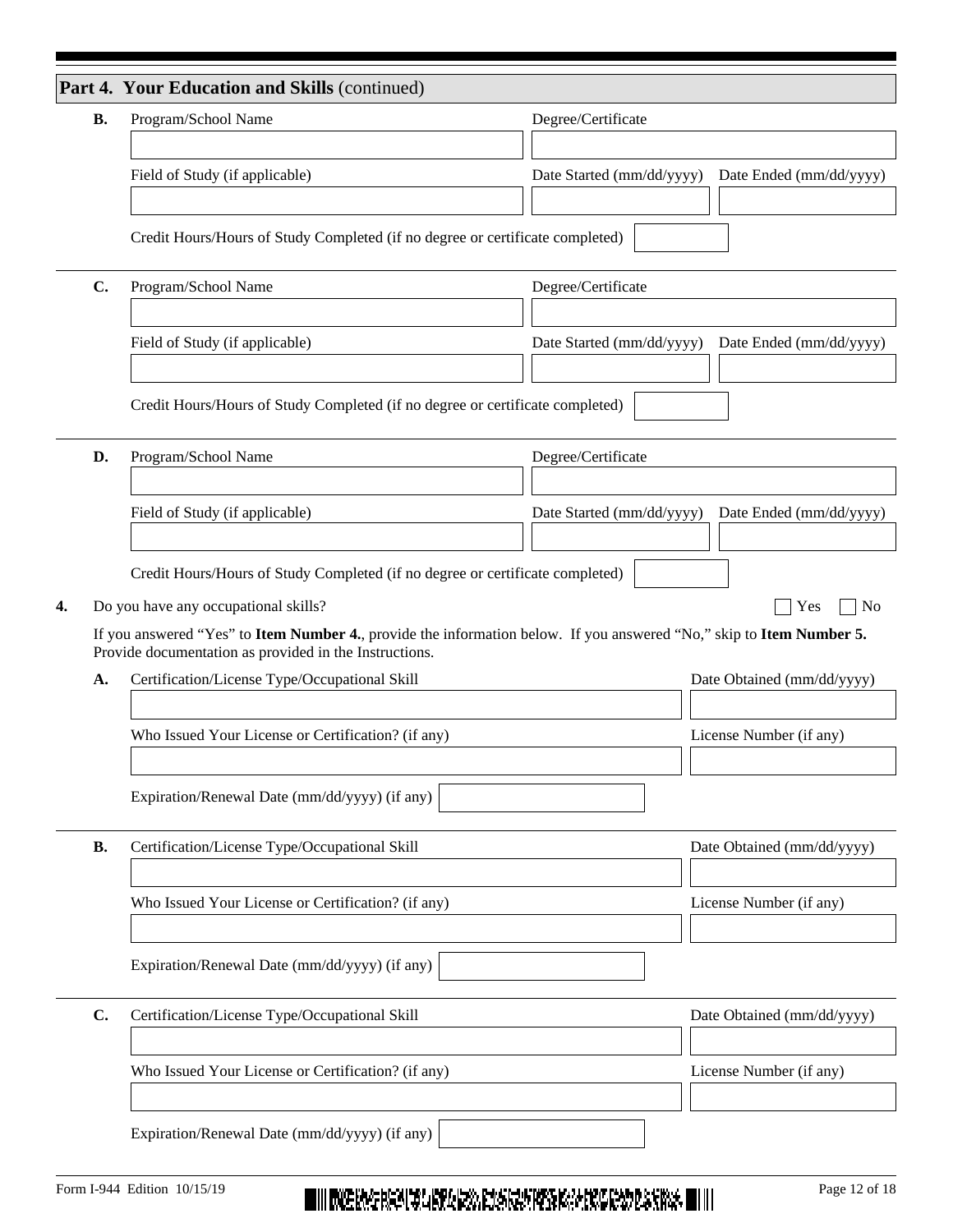# Part 4. Your Education and Skills (continued)

**5.** Provide the following information about your skill with English and any other language in **Item A.** - **C.** below.

Provide documentation as provided in the Instructions.

|    | A.        | Language                                                                         | Certification/Courses Attended or Currently Attending (if any)                                                                      |
|----|-----------|----------------------------------------------------------------------------------|-------------------------------------------------------------------------------------------------------------------------------------|
|    |           |                                                                                  |                                                                                                                                     |
|    |           | Date Certificate Obtained or Date Course Completed                               | Who Issued the Certification? (if any)                                                                                              |
|    |           | (mm/dd/yyyy)                                                                     |                                                                                                                                     |
|    |           |                                                                                  |                                                                                                                                     |
|    | <b>B.</b> | Language                                                                         | Certification/Courses Attended or Currently Attending (if any)                                                                      |
|    |           |                                                                                  |                                                                                                                                     |
|    |           | Date Certificate Obtained or Date Course Completed                               | Who Issued the Certification? (if any)                                                                                              |
|    |           | (mm/dd/yyyy)                                                                     |                                                                                                                                     |
|    | C.        | Language                                                                         | Certification/Courses Attended or Currently Attending (if any)                                                                      |
|    |           |                                                                                  |                                                                                                                                     |
|    |           | Date Certificate Obtained or Date Course Completed                               | Who Issued the Certification? (if any)                                                                                              |
|    |           | (mm/dd/yyyy)                                                                     |                                                                                                                                     |
| 6. |           | Retirement                                                                       |                                                                                                                                     |
|    | А.        | Are you currently retired?                                                       | Yes<br>N <sub>0</sub>                                                                                                               |
|    | <b>B.</b> | If you are retired, since when have you been retired? (mm/dd/yyyy)               |                                                                                                                                     |
| 7. |           |                                                                                  | Are you the primary caregiver, who is over the age of 18, for a child, or an elderly, ill or disabled individual in your household? |
|    |           |                                                                                  | Yes<br>No                                                                                                                           |
|    |           |                                                                                  |                                                                                                                                     |
|    |           | Part 5. Declarant's Statement, Contact Information, Certification, and Signature |                                                                                                                                     |
|    |           |                                                                                  | NOTE: Read the Penalties section of the Form I-944 Instructions before completing this section. You must file Form I-944 while in   |
|    |           | the United States.                                                               |                                                                                                                                     |

#### *Declarant's Statement*

**6.** Retirement

**NOTE:** Select the box for either **Item A.** or **B.** in **Item Number 1.** If applicable, select the box for **Item Number 2.**

- **1.** Declarant's Statement Regarding the Interpreter
	- I can read and understand English, and I have read and understand every question and instruction on this declaration and my answer to every question. **A.**
	- **B.** The interpreter named in **Part 6.** read to me every question and instruction on this declaration and my answer to every  $\mathcal{L}$ question in a language in which I am fluent, and I understood everything.

Declarant's Statement Regarding the Preparer **2.**

At my request, the preparer named in **Part 7.**,

prepared this declaration for me based only upon information I provided or authorized.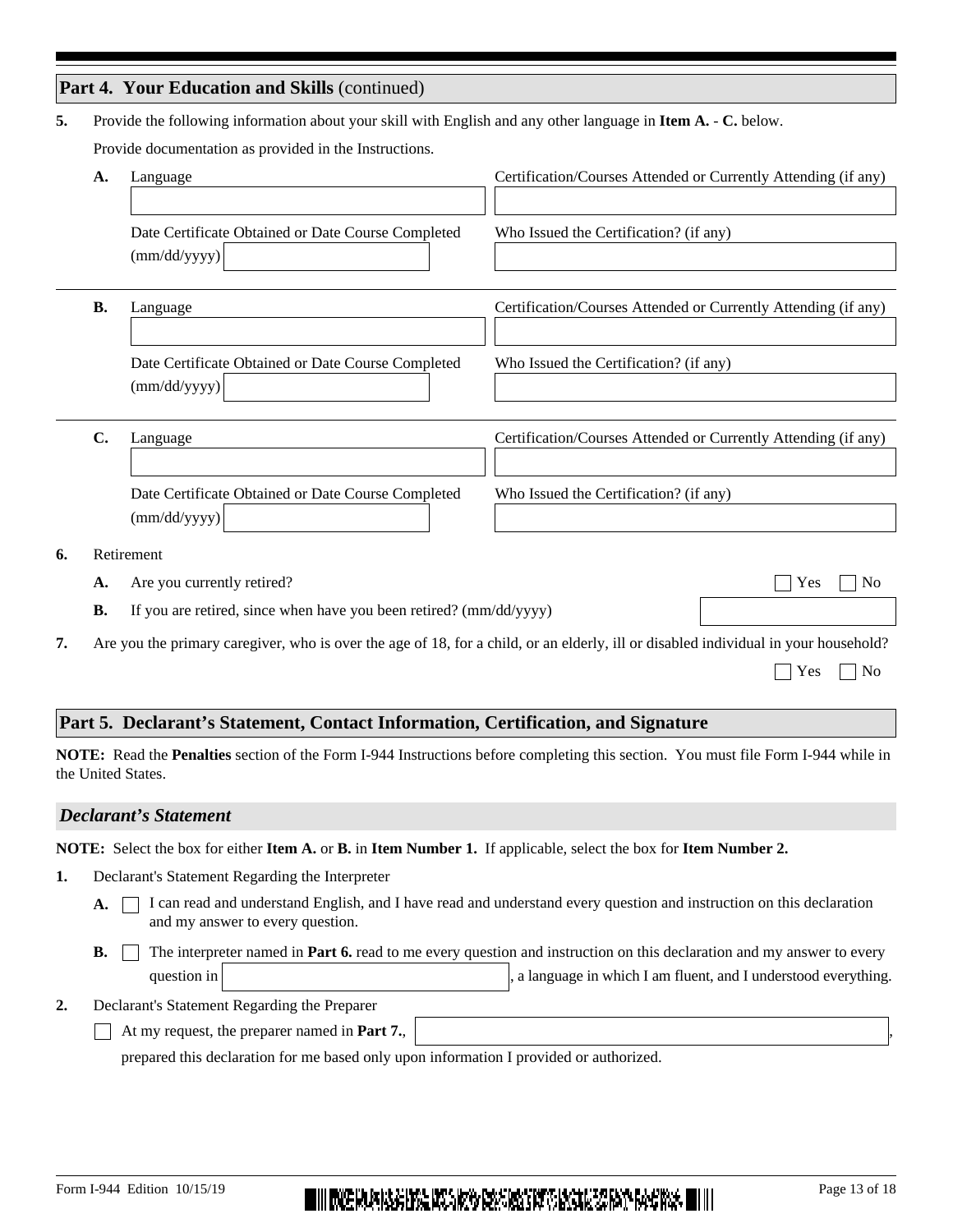### **Part 5. Declarant's Statement, Contact Information, Certification, and Signature** (continued)

#### *Declarant's Contact Information*

- 
- **3.** Declarant's Daytime Telephone Number **4.** Declarant's Mobile Telephone Number (if any)
- **5.** Declarant's Email Address (if any)

#### *Federal Agency Disclosure and Authorizations*

I authorize, as applicable, the Social Security Administration (SSA) to verify my Social Security number (to match my name, Social Security number, and date of birth with information in SSA records and provide the results of the match) to USCIS. I authorize SSA to provide explanatory information to USCIS as necessary.

I authorize, as applicable, the SSA, U.S. Department of Agriculture (USDA), U.S. Department of Health and Human Services (HHS), U.S. Department of Housing and Urban Development (HUD), and any other government agency that has received and/or adjudicated a request for a public benefit, as defined in 8 C.F.R. 212.21(b), submitted by me or on my behalf, and/or granted one or more public benefits to me, to disclose to USCIS that I have applied for, received, or have been certified to receive, a public benefit from such agency, including the type and amount of benefit(s), date(s) of receipt and any other relevant information provided to the agency for the purpose of obtaining such public benefit, to the extent permitted by law. I also authorize SSA, USDA, HHS, HUD, and any other U.S. Government agency to provide any additional data and information to USCIS, to the extent permitted by law.

I authorize, as applicable, custodians of records and other sources of information pertaining to my request for or receipt of public benefits to release information regarding my request for and/or receipt of public benefits, upon the request of the investigator, special agent, or other duly accredited representative of any federal agency authorized above, regardless of any previous agreement to the contrary.

I understand that the information released by records custodians and sources of information is for official use by the federal government, that the U.S. Government will use it only to review if I have received public benefits in regards to my eligibility for immigration benefits and to enforce immigration laws, and that the U.S. Government may disclose the information only as authorized by law.

#### *Credit Reports and Scores Disclosure and Authorization*

USCIS may require information from one or more consumer reporting agencies in order to obtain information, including credit reports and scores, in connection with a background investigation regarding your eligibility for immigration benefits.

I authorize USCIS to request, and any consumer reporting agency to provide, such reports.

**NOTE:** If you have a security freeze on your consumer or credit report file, we may not be able to access the information necessary to complete your investigation. To avoid any delays, you should expeditiously respond to any requests made to release the credit freeze.

#### *Declarant's Certification*

Copies of any documents I have submitted are exact photocopies of unaltered, original documents, and I understand that USCIS may require that I submit original documents to USCIS at a later date. Furthermore, I authorize the release of any information from any and all of my records that USCIS may need to determine my eligibility for the immigration benefit that I seek.

I furthermore authorize release of information contained in this declaration, in supporting documents, and in my USCIS records, to other entities and individual where necessary for the administration and enforcement of U.S. immigration law.

I understand that USCIS may require me to appear for an appointment to take my biometrics (fingerprints, photograph, and/or signature) and, at that time, if I am required to provide biometrics, I will be required to sign an oath reaffirming that:

- **1)** I reviewed and understood all of the information contained in, and submitted with, my declaration; and
- **2)** All of this information was complete, true, and correct at the time of filing.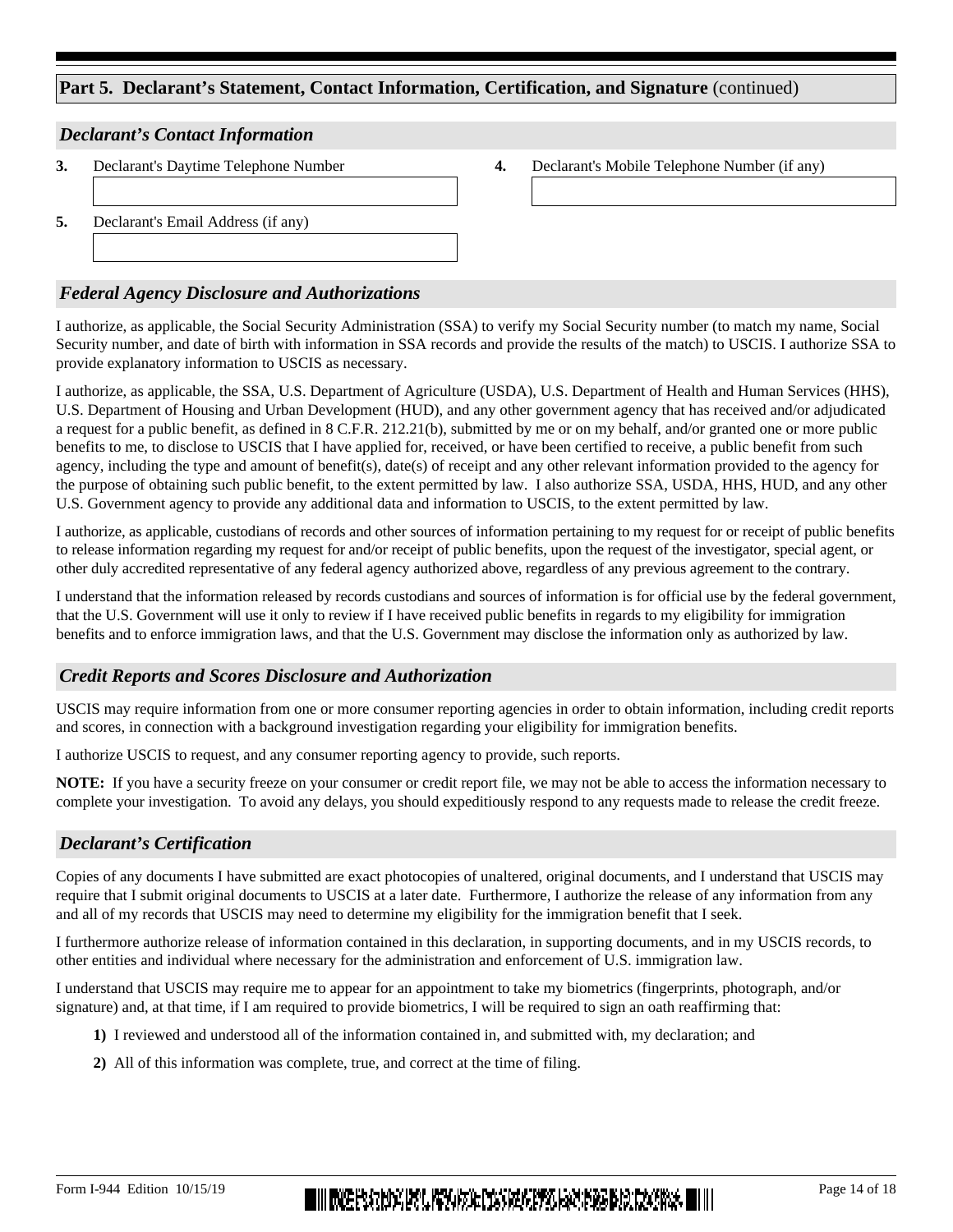#### **Part 5. Declarant's Statement, Contact Information, Certification, and Signature** (continued)

I certify, under penalty of perjury, that all of the information in my declaration and any document submitted with it were provided or authorized by me, that I reviewed and understand all of the information contained in, and submitted with, my declaration and that all of this information is complete, true, and correct.

#### *Declarant's Signature*

| 6. | Jaclarant | Date of Signature (mm/dd/ |
|----|-----------|---------------------------|
|    |           |                           |

**NOTE TO ALL DECLARANTS:** If you do not completely fill out this declaration or fail to submit required documents listed in the Instructions, USCIS may deny your declaration.

#### **Part 6. Interpreter's Contact Information, Certification, and Signature**

Provide the following information about the interpreter.

#### *Interpreter's Full Name*

| ı. | Interpreter's Family Name (Last Name)                | Interpreter's Given Name (First Name) |
|----|------------------------------------------------------|---------------------------------------|
|    |                                                      |                                       |
| 2. | Interpreter's Business or Organization Name (if any) |                                       |
|    |                                                      |                                       |

#### *Interpreter's Mailing Address*

**3.** Street Number and Name Apt. Steet Number and Name Apt. Steet Aumber and Name Apt. Steet Aumber and Name Apt. Steet Aumber and Name Apt. Steet Aumber and Name Apt. Steet Aumber and Name Apt. Steet Aumber and Name Appli

| City or Town |             |         | State | ZIP Code |
|--------------|-------------|---------|-------|----------|
|              |             |         |       |          |
| Province     | Postal Code | Country |       |          |
|              |             |         |       |          |

#### *Interpreter's Contact Information*

- **4.** Interpreter's Daytime Telephone Number **5.** Interpreter's Mobile Telephone Number (if any) **6.** Interpreter's Email Address (if any)
	-

#### *Interpreter's Certification*

| I certify, under penalty of perjury, that: |                                                        |
|--------------------------------------------|--------------------------------------------------------|
| I am fluent in English and                 | which is the same language specified in <b>Part 5.</b> |
| _____<br>.                                 |                                                        |

**Item B.** in **Item Number 1.**, and I have read to this declarant in the identified language every question and instruction on this declaration and his or her answer to every question. The declarant informed me that he or she understands every instruction, question, and answer on the declaration, including the **Declarant's Certification**, and has verified the accuracy of every answer.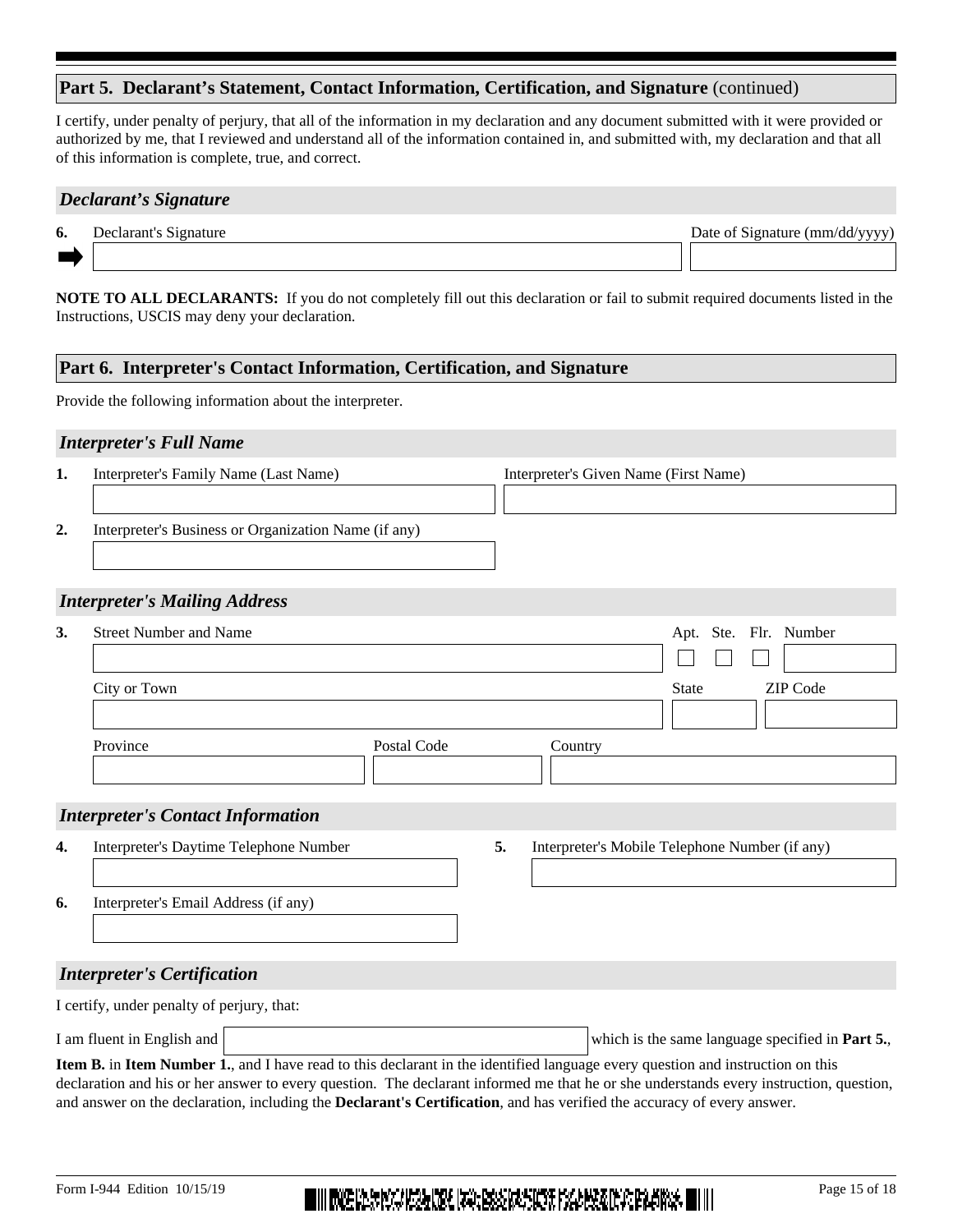### Part 6. Interpreter's Contact Information, Certification, and Signature (continued)

#### *Interpreter's Signature*

**7.** Interpreter's Signature **Date of Signature (mm/dd/yyyy)** 

#### **Part 7. Contact Information, Declaration, and Signature of the Individual Preparing this Declaration, if Other Than the Declarant**

Provide the following information about the preparer.

#### *Preparer's Full Name*

| 1.               | Preparer's Family Name (Last Name)                | Preparer's Given Name (First Name) |  |  |
|------------------|---------------------------------------------------|------------------------------------|--|--|
|                  |                                                   |                                    |  |  |
| $\overline{2}$ . | Preparer's Business or Organization Name (if any) |                                    |  |  |
|                  |                                                   |                                    |  |  |

#### *Preparer's Mailing Address*

| <b>Street Number and Name</b> | Apt. Ste. Flr. Number |         |                   |
|-------------------------------|-----------------------|---------|-------------------|
|                               |                       |         |                   |
| City or Town                  |                       |         | ZIP Code<br>State |
|                               |                       |         |                   |
| Province                      | Postal Code           | Country |                   |
|                               |                       |         |                   |

#### *Preparer's Contact Information*

| 4. | Preparer's Daytime Telephone Number | 5. | Preparer's Mobile Telephone Number (if any) |
|----|-------------------------------------|----|---------------------------------------------|
|    |                                     |    |                                             |
| 6. | Preparer's Email Address (if any)   |    |                                             |
|    |                                     |    |                                             |

#### *Preparer's Statement*

- **7. A.** I am not an attorney or accredited representative but have prepared this declaration on behalf of the declarant and with the declarant's consent.
	- **B.**  $\Box$  I am an attorney or accredited representative and my representation of the declarant in this case

 $\Box$  extends  $\Box$  does not extend beyond the preparation of this declaration.

**NOTE:** If you are an attorney or accredited representative, you may need to submit a completed Form G-28, Notice of Entry of Appearance as Attorney or Accredited Representative, with this declaration.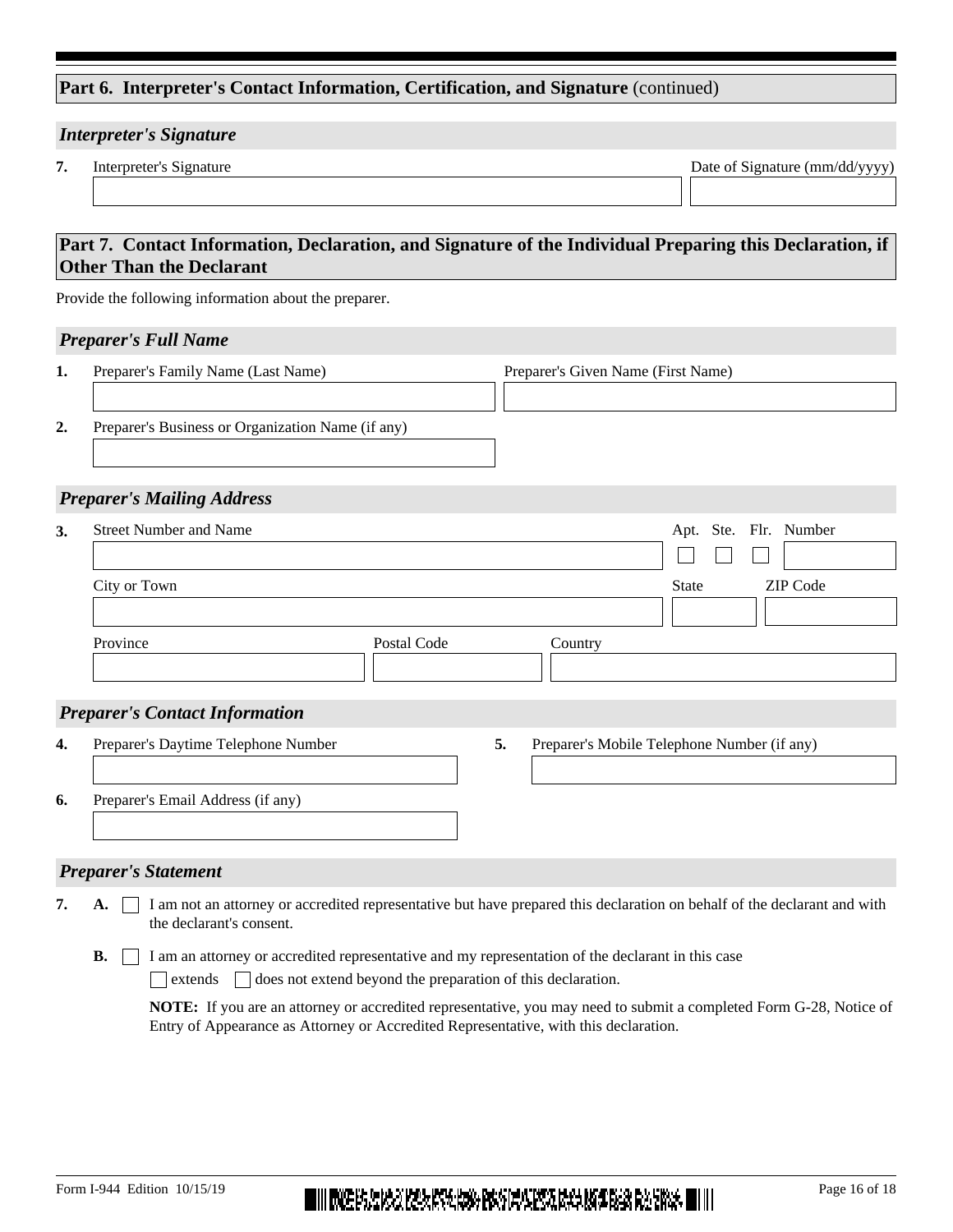# **Part 7. Contact Information, Declaration, and Signature of the Individual Preparing this Declaration, if Other Than the Declarant (continued)**

# *Preparer's Certification*

By my signature, I certify, under penalty of perjury, that I prepared this declaration at the request of the declarant. The declarant then reviewed this completed declaration and informed me that he or she understands all of the information contained in, and submitted with, his or her declaration, including the **Declarant's Declaration and Certification**, and that all of this information is complete, true, and correct. I completed this declaration based only on information that the declarant provided to me or authorized me to obtain or use.

#### *Preparer's Signature*

**8.** Preparer's Signature **1988** Date of Signature (mm/dd/yyyy)

#### **Part 8. Signature at Interview**

#### **NOTE: Do not complete Part 8. until the USCIS Officer instructs you to do so at the interview.**

I swear (affirm) and certify under penalty of perjury under the laws of the United States of America that I know that the contents of this Form I-944, Declaration of Self-Sufficiency, subscribed by me, including the corrections made to this declaration, **numbered**

**through** , are complete, true, and correct. All additional pages submitted by me with this

Form I-944, **on** numbered pages **through** are complete, true, and correct. All documents

submitted at this interview were provided by me and are complete, true, and correct.

Subscribed to and sworn to (affirmed) before me

USCIS Officer's Printed Name or Stamp Date of Signature (mm/dd/yyyy)

Declarant's Signature (sign in ink) USCIS Officer's Signature (sign in ink)